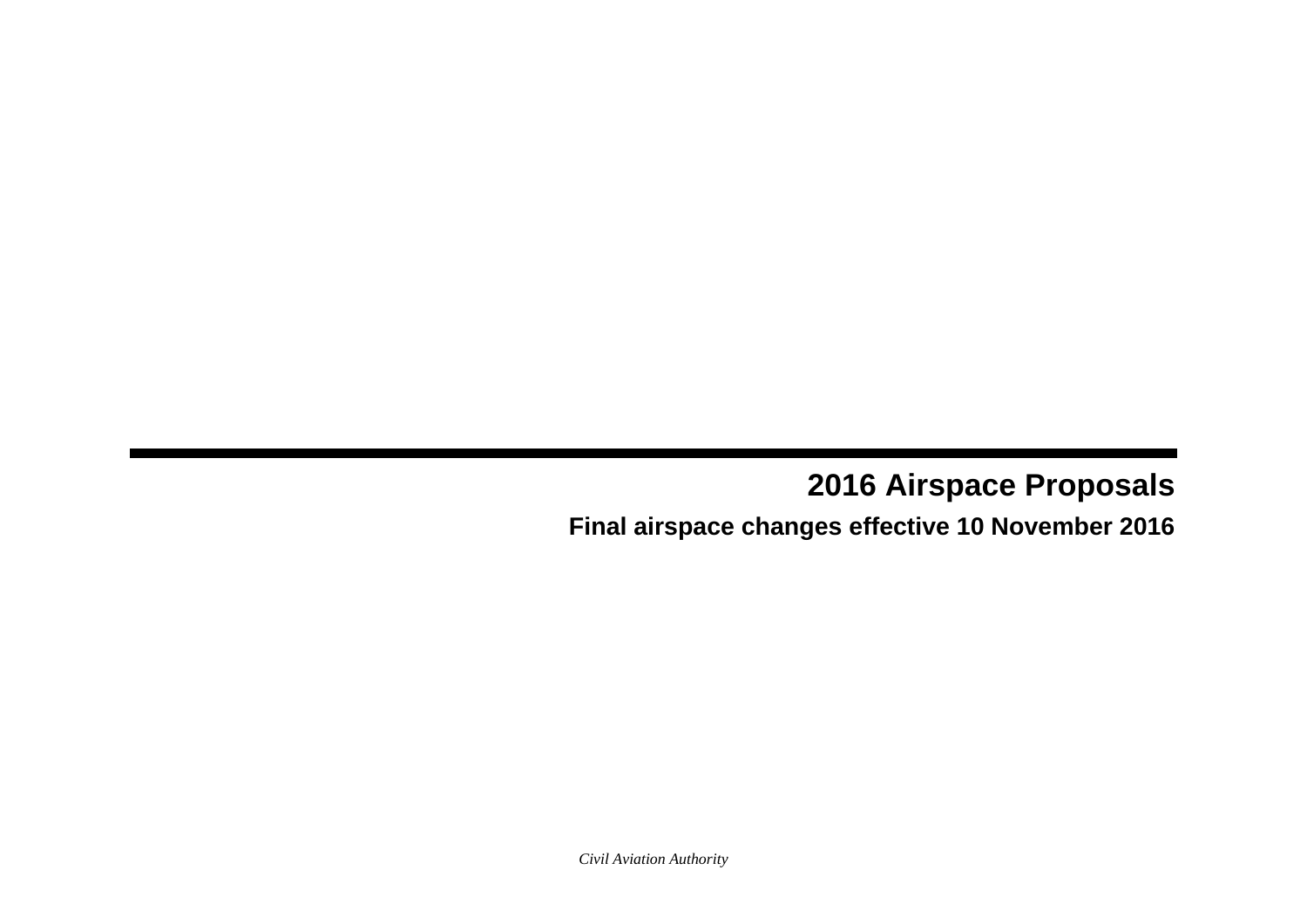## **Table of Contents**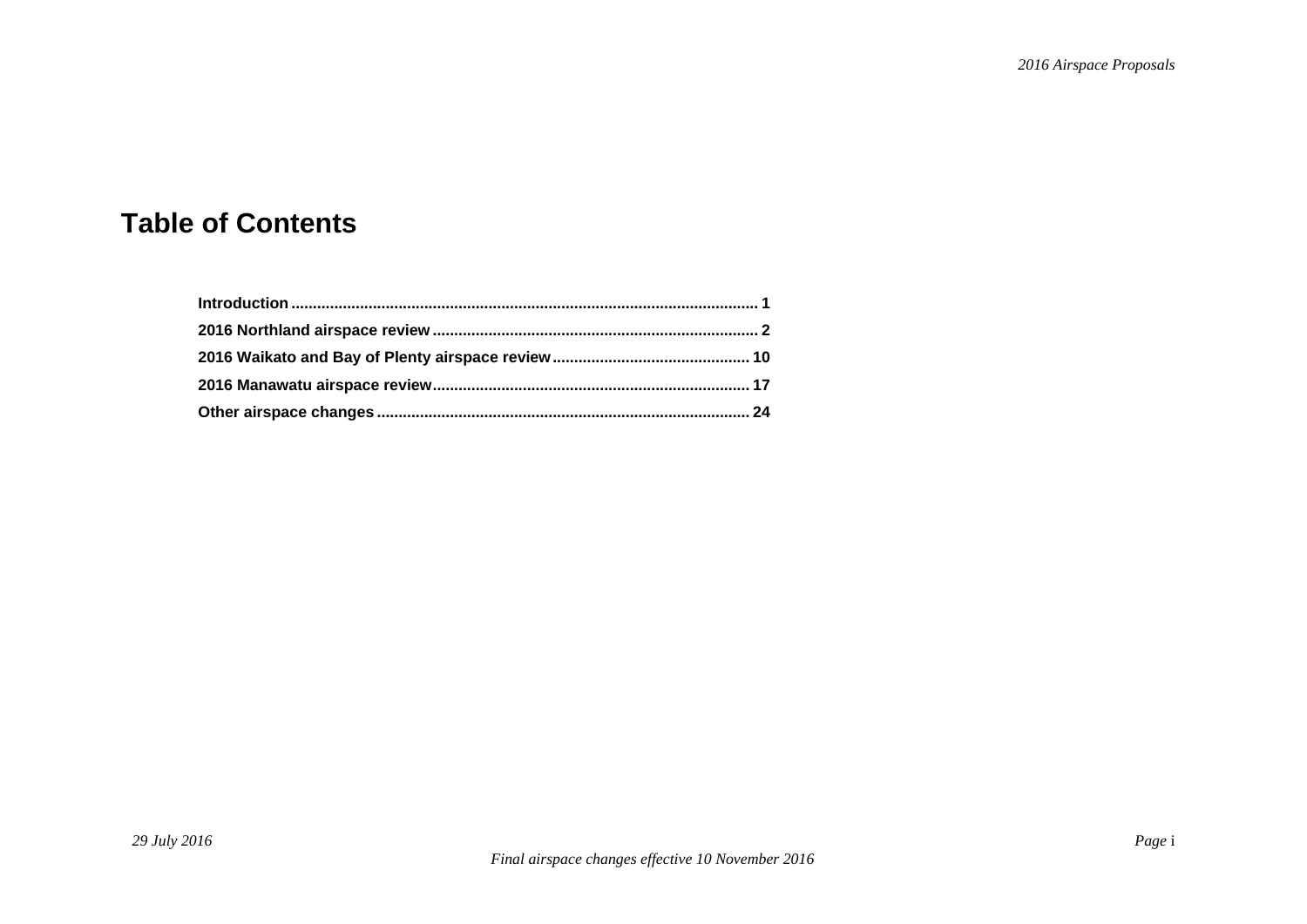### **Introduction**

This document provides a summary of airspace proposals for permanent change made over the period in 2015-16.

The values in the table following each proposal indicate the CAA assessed effect for IFR and VFR aircraft operations – positive (+), negative (-). This is a general assessment of effect as the actual effect will vary considerably; dependent on the aircraft type and operation.

All altitudes in this document are expressed in terms of above mean sea level (AMSL), unless stated.

Consultation was completed at the end of April 2016.

The airspace changes detailed in this document will be effective from 10 November 2016.

The following table illustrates the airspace letter codes and associated abbreviations used in this document:

| Type of airspace and code      | Abbreviation |
|--------------------------------|--------------|
| Control area (NZA)             | <b>CTA</b>   |
| Control zone (NZA)             | CTR          |
| Restricted area (NZR)          |              |
| Danger area (NZD)              |              |
| General aviation area (NZG)    | GAA          |
| Mandatory broadcast zone (NZB) | MBZ          |
| Military operating area (NZM)  | MOA          |
| Parachute landing area (NZP)   | <b>PLA</b>   |
| VFR transit lane (NZT)         |              |
| Low flying zone (NZL)          | IFZ          |
| Common frequency zone (NZC)    | CFZ.         |
| Visual reporting point         | <b>VRP</b>   |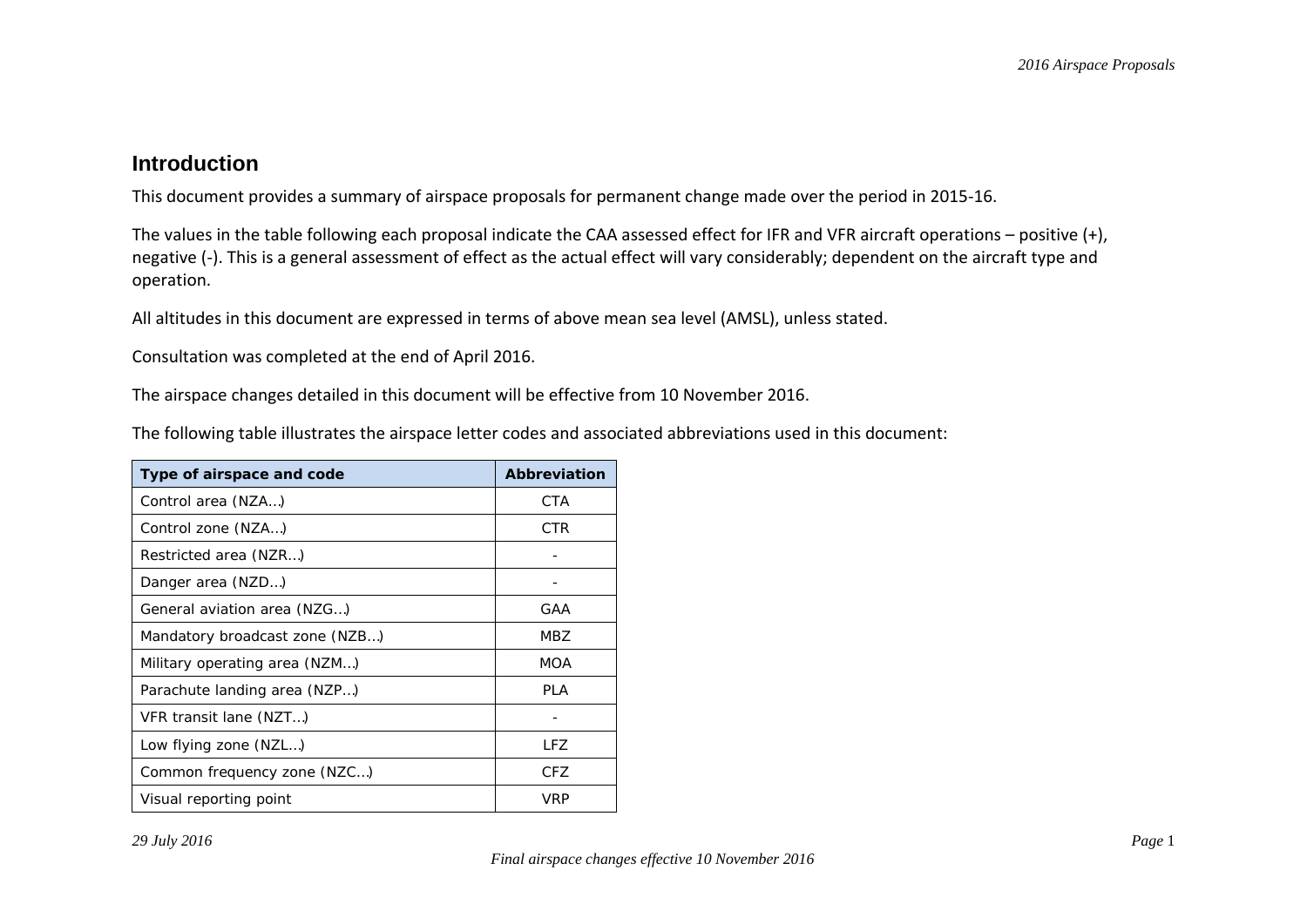### **2016 Northland airspace review**

For earlier consultation, development and details of the final changes, refer to the documents published on the CAA web site – 2016 Airspace Reviews page, Northland section - [http://www.caa.govt.nz/airspace/2016\\_airspace\\_reviews.html](http://www.caa.govt.nz/airspace/2016_airspace_reviews.html)

This section summarises the submissions received in relation to the *2016 Northland Airspace Review – Final airspace changes* document published 12 April 2016. Submissions closed 20 April 2016.

| <b>Northland Airspace Changes</b> |                                                                                                                                                                                           |                                        |            |
|-----------------------------------|-------------------------------------------------------------------------------------------------------------------------------------------------------------------------------------------|----------------------------------------|------------|
| 1. Amendment to NZB170 Kaitaia    |                                                                                                                                                                                           |                                        |            |
| Proposal                          | Air Nelson request to extend southern boundary of NZB170 to encompass all of Kaitaia RNAV (GNSS) RWY 30 approach from<br>the initial fix at PERIA waypoint.                               |                                        |            |
| <b>Feedback</b>                   | This proposal was supported by the Kaitaia aerodrome operator – Far North Holdings Ltd.<br>There were no other submissions received.                                                      |                                        |            |
| <b>Result</b>                     | The existing MBZ was designed prior to the introduction of the RNAV approaches and a review of the<br>dimensions is timely.                                                               | <b>Proposal effect from</b><br>current |            |
|                                   | The Kaitaia MBZ is extended to encompass PERIA, surface to 6500 ft.                                                                                                                       | <b>IFR</b>                             | <b>VFR</b> |
|                                   | The lower level of transponder mandatory designated airspace is stepped at approximately 5 NM SE<br>of Kaitaia from 1500 ft to 3000 ft to ensure the lower limit is at least 1500 ft AGL. | Major $+$                              | Minor -    |
| 2. Amendment to NZB173 Kerikeri   |                                                                                                                                                                                           |                                        |            |
| Proposal                          | Air Nelson requested that the Kerikeri MBZ boundaries be extended as follows:                                                                                                             |                                        |            |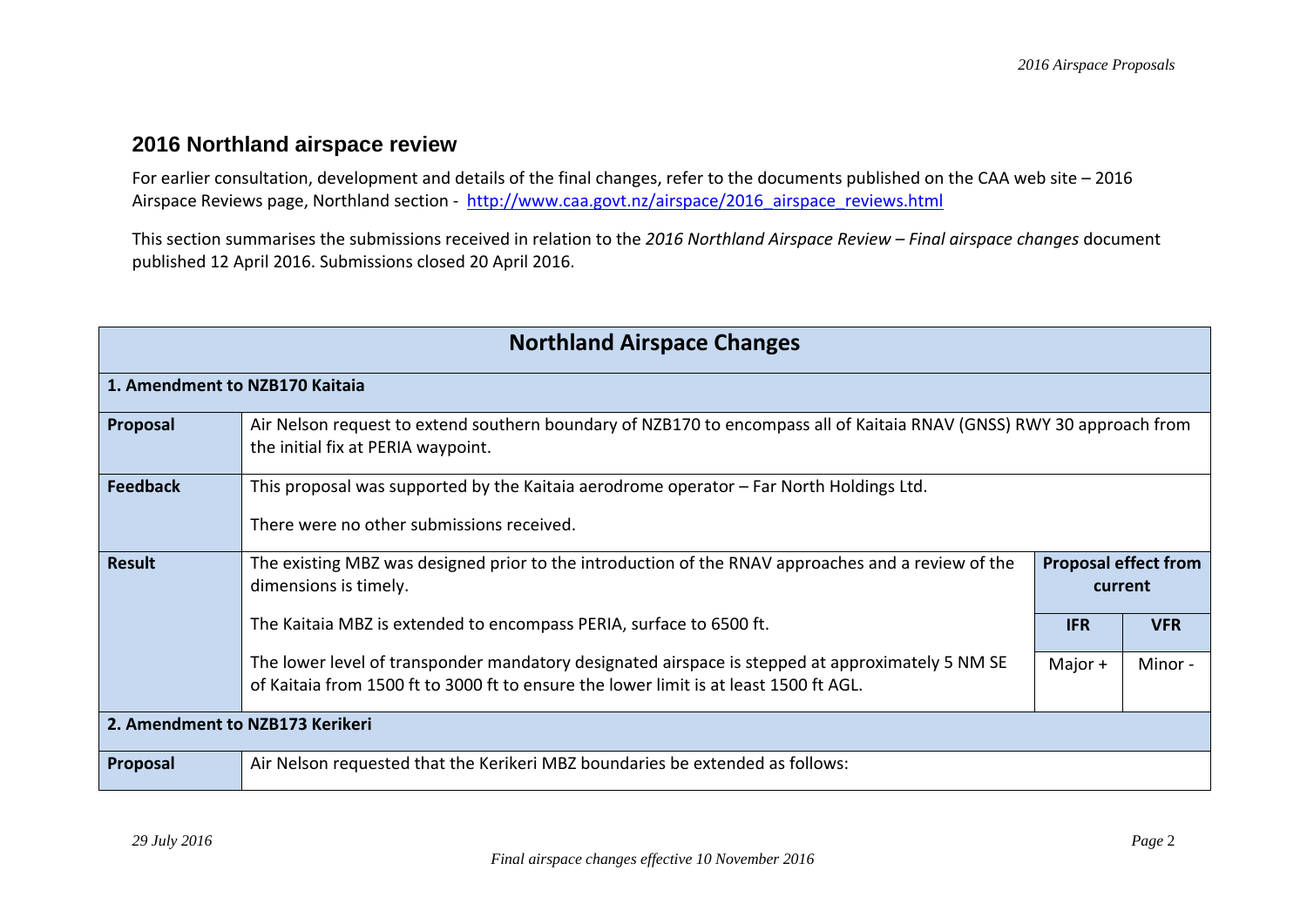|                                       | <b>Northland Airspace Changes</b>                                                                                                                                                                                                                                                                                                                                         |                       |                                        |  |
|---------------------------------------|---------------------------------------------------------------------------------------------------------------------------------------------------------------------------------------------------------------------------------------------------------------------------------------------------------------------------------------------------------------------------|-----------------------|----------------------------------------|--|
|                                       | • the north and south to encompass the RNAV approaches and holds at the initial approach fixes OTAHA and OPARE<br>• south-east to include Bay of Islands Hospital RNAV approach due to proximity to Kerikeri approaches.                                                                                                                                                  |                       |                                        |  |
| <b>Feedback</b>                       | These changes were supported by Far North Holdings Ltd, operator of Kerikeri aerodrome.<br>The Whangarei Gliding Club generally supported the extension north and south, however requested that the southern<br>extension continue along the existing eastern boundary line, to allow non-transponder equipped glider operations to<br>continue as per existing airspace. |                       |                                        |  |
| <b>Result</b>                         | Kerikeri MBZ is extended to the north as far as the coastline.<br>Due to terrain, there is a step up in the transponder mandatory airspace to the north with a lower                                                                                                                                                                                                      |                       | <b>Proposal effect from</b><br>current |  |
|                                       | limit of 3000 ft.<br>The south boundary is extended to align with the 100 NM Auckland controlled airspace boundary line,<br>and east to include Bay of Islands Hospital heliport.                                                                                                                                                                                         | <b>IFR</b><br>Minor + | <b>VFR</b><br>Minor-                   |  |
|                                       | There has been a recent change of ownership of the property at Puhipuhi from which the Whangarei<br>Gliding Club operates. CAA has been formerly advised, under Part 157 notification by the new owners,<br>that the glider aerodrome is now deactivated.                                                                                                                 |                       |                                        |  |
| 3. Amendment to NZC178 Bay of Islands |                                                                                                                                                                                                                                                                                                                                                                           |                       |                                        |  |
| Proposal                              | In conjunction with the extension to the north of the Kerikeri MBZ, it was requested that the Bay of Islands CFZ is also<br>extended northwards to encompass the Cavalli Islands and to align with the MBZ boundary change.                                                                                                                                               |                       |                                        |  |
| <b>Feedback</b>                       | There were no further submissions received.                                                                                                                                                                                                                                                                                                                               |                       |                                        |  |
| <b>Result</b>                         | The Bay of Islands CFZ northern boundary is extended north to Stephenson Island- Motukawanui                                                                                                                                                                                                                                                                              |                       | <b>Proposal effect from</b>            |  |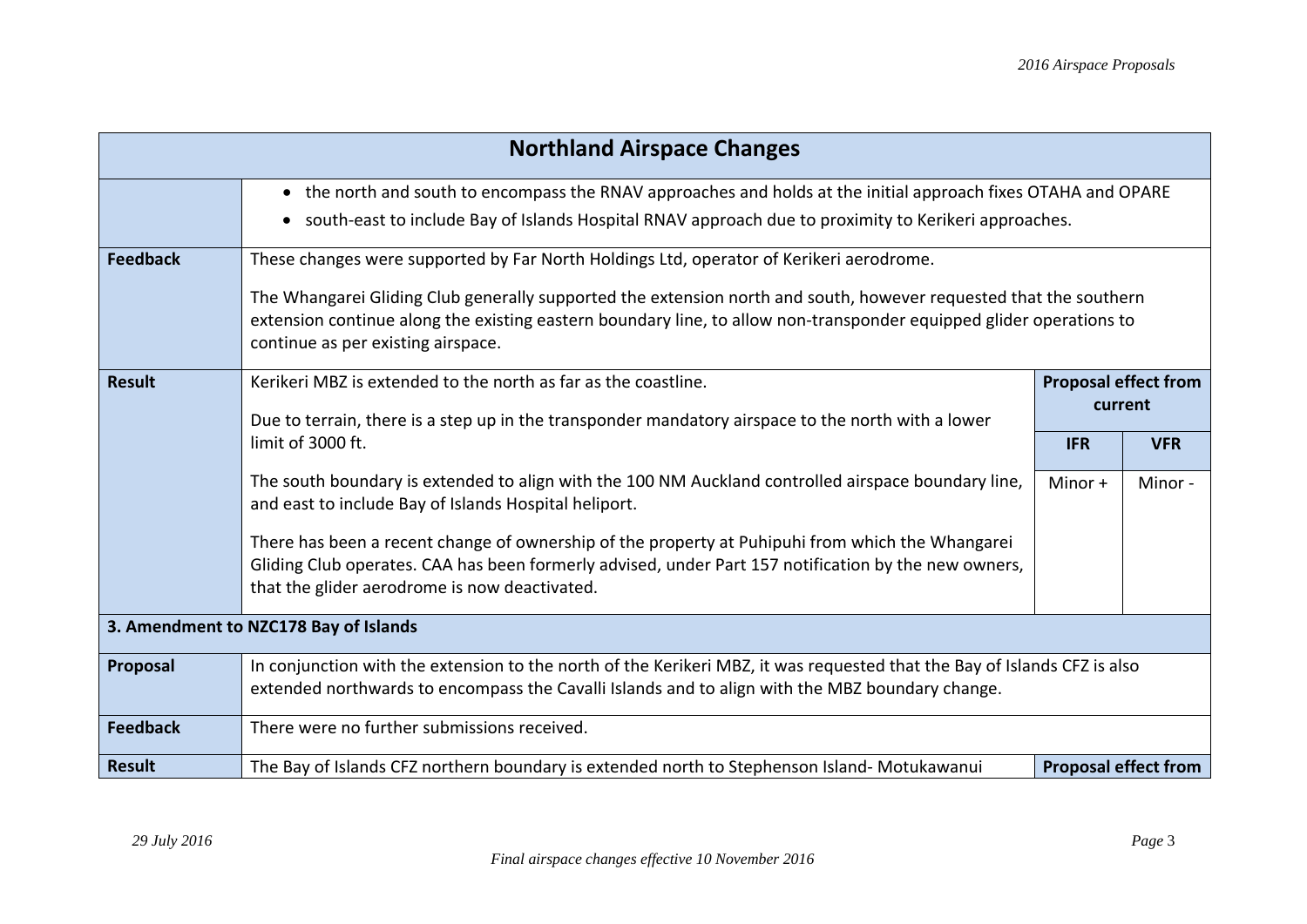| <b>Northland Airspace Changes</b> |                                                                                                                                                                                          |            |            |
|-----------------------------------|------------------------------------------------------------------------------------------------------------------------------------------------------------------------------------------|------------|------------|
|                                   | Island-Hole in the Rock.                                                                                                                                                                 | current    |            |
|                                   | Upper limit remains 3000 ft AMSL.                                                                                                                                                        | <b>IFR</b> | <b>VFR</b> |
|                                   |                                                                                                                                                                                          | Minor +    | Minor +    |
| 4. New MBZ south of Kerikeri      |                                                                                                                                                                                          |            |            |
| Proposal                          | Following the airspace user consultation meeting held at Kerikeri on 3 March, Far North Holdings Ltd submitted a late request<br>for further extension to the south of the Kerikeri MBZ. |            |            |
|                                   | This request had been originally made in 2010, but was not progressed at that time.                                                                                                      |            |            |
|                                   | This request is to facilitate the descent of turbo-prop passenger transport operations outside controlled airspace for over 40<br>NM.                                                    |            |            |
|                                   | The requested area upper level would be the lower limit of controlled airspace (9500 ft).                                                                                                |            |            |
|                                   | Stepped lower levels:                                                                                                                                                                    |            |            |
|                                   | 3500 ft between southern boundary of extended Kerikeri MBZ (100 NM Auckland/13 NM Kerikeri) and 20 NM south of<br>$\bullet$<br>Kerikeri; and                                             |            |            |
|                                   | 6500 ft between 20 NM and 30 NM Kerikeri.<br>$\bullet$                                                                                                                                   |            |            |
| <b>Feedback</b>                   | Submissions were received from Air New Zealand (supporting), Whangarei user group and Whangarei Gliding Club.                                                                            |            |            |
|                                   | Both the Whangarei user group and Gliding Club did not support the proposed width due to proximity of the glider                                                                         |            |            |
|                                   | aerodrome at Puhipuhi where non-transponder equipped gliders used for training operate.                                                                                                  |            |            |
|                                   | Concern was also expressed that the lower limit of 3500 ft being transponder mandatory approximately 5 NM from Puhipuhi                                                                  |            |            |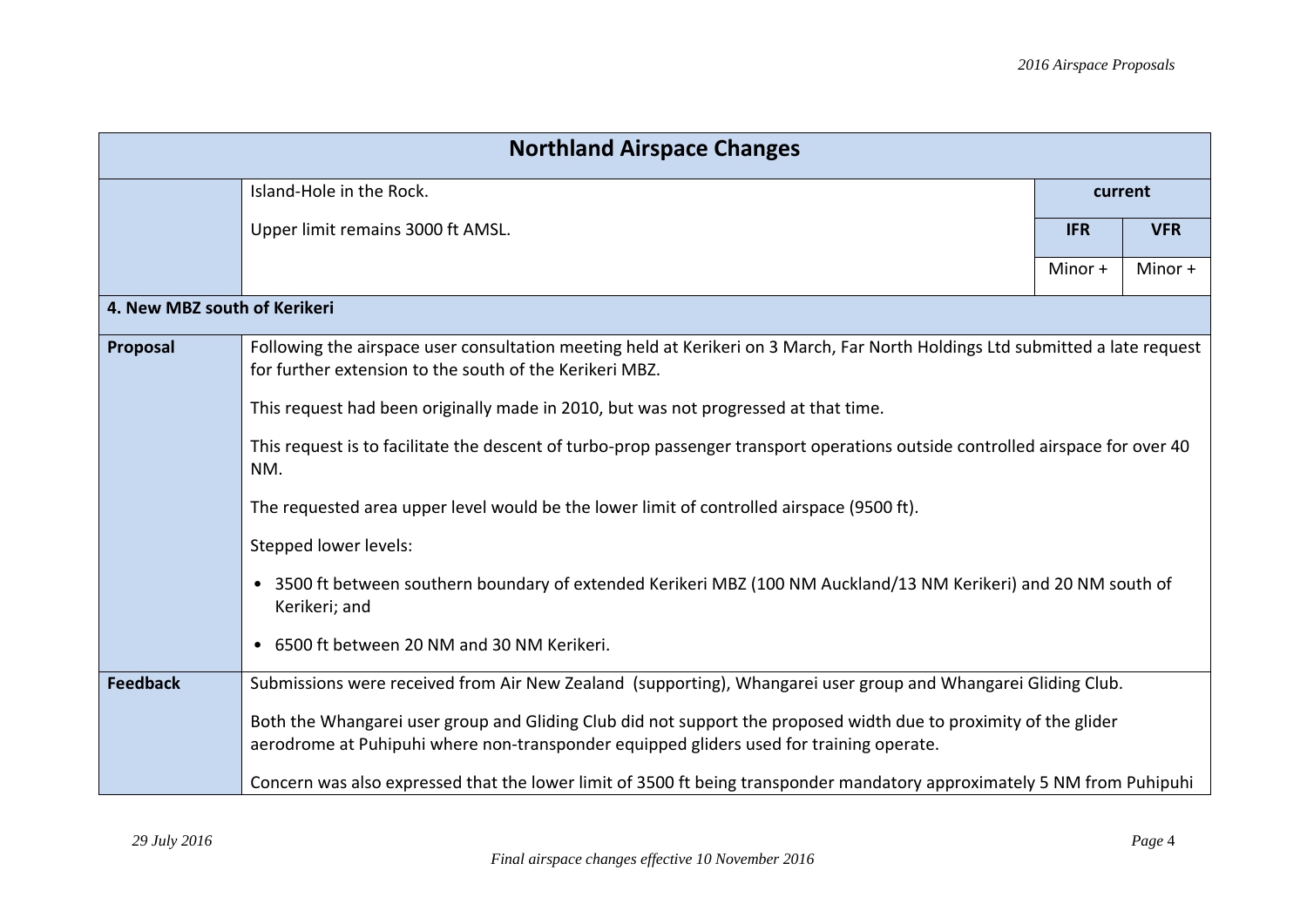| <b>Northland Airspace Changes</b> |                                                                                                                                                                                                                                                                                                                                                                                          |                                        |            |
|-----------------------------------|------------------------------------------------------------------------------------------------------------------------------------------------------------------------------------------------------------------------------------------------------------------------------------------------------------------------------------------------------------------------------------------|----------------------------------------|------------|
|                                   | would negatively impact on glider flights. It is not practicable for gliders to operate to the east due to higher terrain and<br>limited out-landing options.                                                                                                                                                                                                                            |                                        |            |
|                                   | The Whangarei user group also commented that the southern boundary should align with the northern boundary of the<br>Whangarei MBZ.                                                                                                                                                                                                                                                      |                                        |            |
|                                   | Further submissions were made regarding the airspace below the proposed MBZ and alignment with Whangarei MBZ and<br>new CFZ. Refer to these proposals below.                                                                                                                                                                                                                             |                                        |            |
| <b>Result</b>                     | New MBZ NZB180 Kerikeri South is designated with lower limits of 3500 ft and 6500 ft as depicted<br>below.                                                                                                                                                                                                                                                                               | <b>Proposal effect from</b><br>current |            |
|                                   | Change in lower limit at 20 NM Kerikeri aligns with a descent profile of 300 ft per NM used for<br>designing airspace. At 20 NM the aircraft would normally be at approximately 7000 ft (6000-6500 ft                                                                                                                                                                                    | <b>IFR</b>                             | <b>VFR</b> |
|                                   | AGL).                                                                                                                                                                                                                                                                                                                                                                                    | Major +                                | Minor-     |
|                                   | The width of NZB180 also considers departing aircraft cleared via Kerikeri-Springfield track used as<br>part of the air traffic flow procedures for arrivals to Auckland.                                                                                                                                                                                                                |                                        |            |
|                                   | Aligning the boundaries of new Kerikeri South MBZ and Whangarei MBZ was not done to allow a<br>corridor for non-transponder equipped aircraft to continue to operate. IFR turbo-prop aircraft would<br>generally be only leaving controlled airspace at 30 NM Kerikeri so further restrictions on freedom of<br>aircraft movement in uncontrolled airspace was not considered justified. |                                        |            |
|                                   | The frequency is the same as Kerikeri MBZ. This is to allow pilots of IFR aircraft to monitor the<br>frequency to establish the traffic situation earlier while in descent.                                                                                                                                                                                                              |                                        |            |
|                                   | Subsequent to this airspace being designed, the Puhipuhi glider aerodrome has been deactivated.<br>Until a new aerodrome is established, glider training flights are no longer operating in this area.                                                                                                                                                                                   |                                        |            |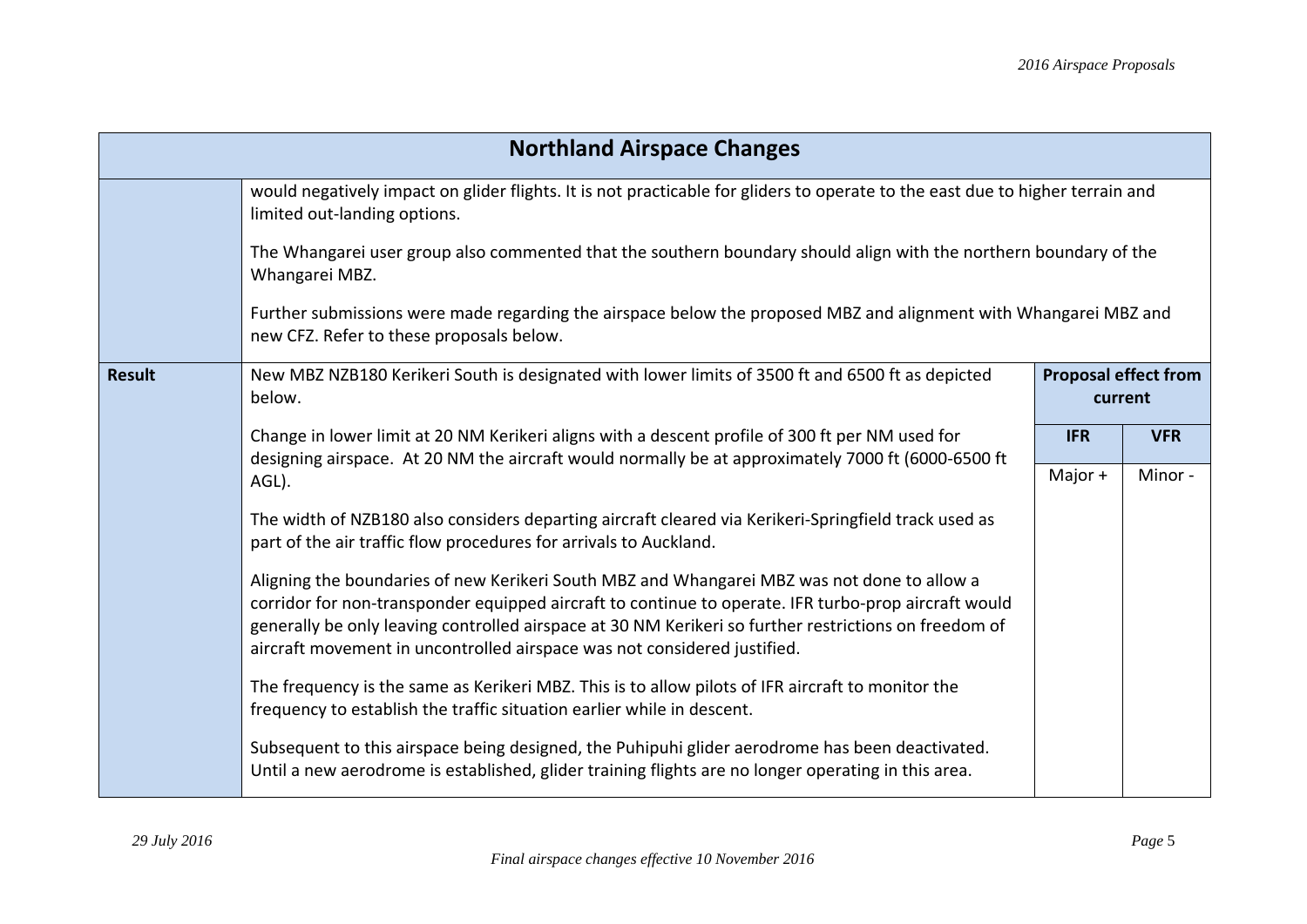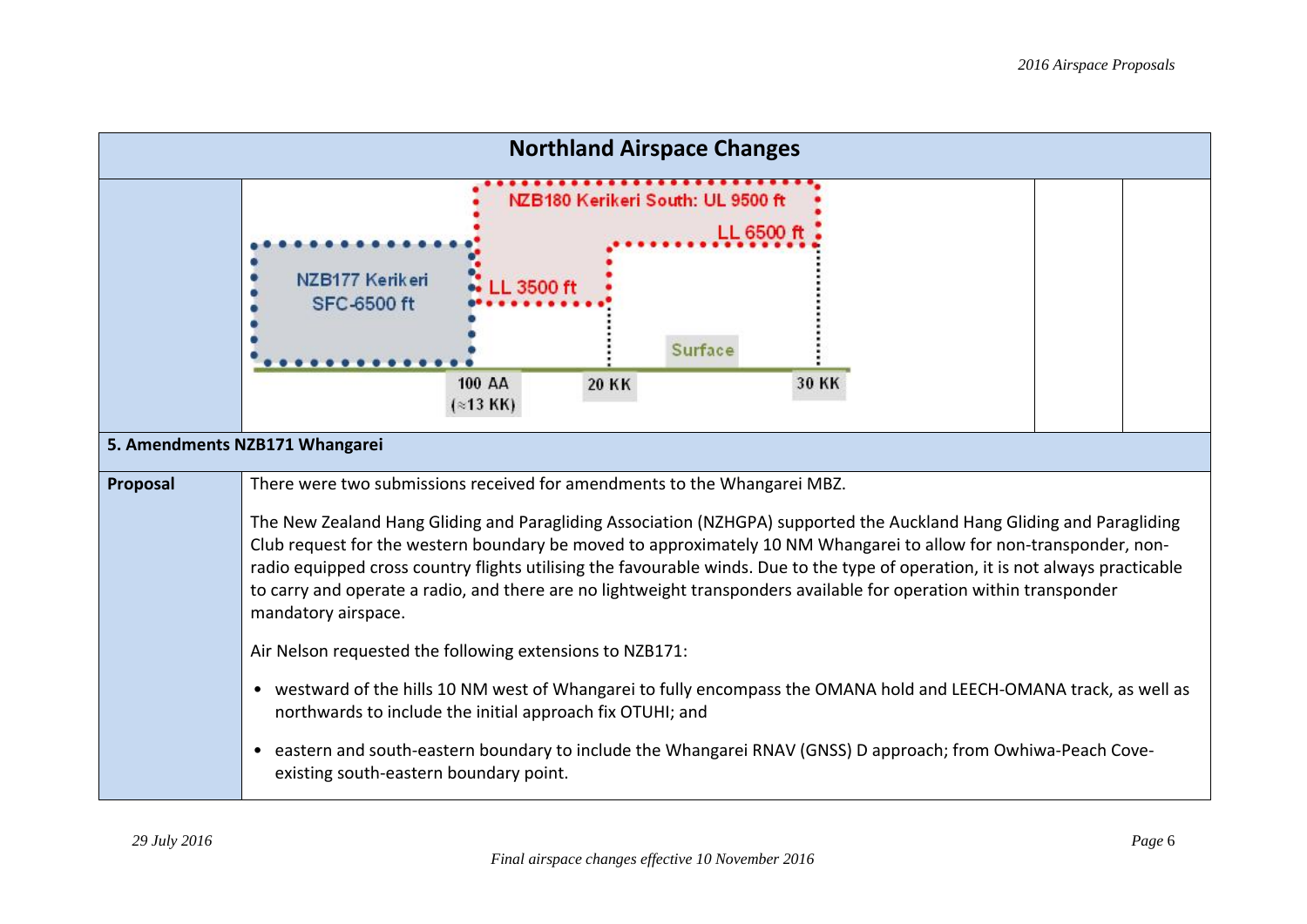|                 | <b>Northland Airspace Changes</b>                                                                                                                                                                                                                                                                                                                                                                                                                         |            |            |  |
|-----------------|-----------------------------------------------------------------------------------------------------------------------------------------------------------------------------------------------------------------------------------------------------------------------------------------------------------------------------------------------------------------------------------------------------------------------------------------------------------|------------|------------|--|
| <b>Feedback</b> | The western boundary of NZB171 encompasses the Whangarei RNAV (GNSS) RWY 06 approach from the intermediate<br>approach fix, and holding point, OMANA.                                                                                                                                                                                                                                                                                                     |            |            |  |
|                 | Submissions were received from Whangarei user group, Whangarei Gliding Club, Air New Zealand, NZHGPA and Auckland<br>Hang Gliding and Paragliding Club.                                                                                                                                                                                                                                                                                                   |            |            |  |
|                 | The hang gliding /paragliding organisations did not support the extensions to the south and east of the existing NZB171 as<br>this impacted on their operations by introducing a new sector of MBZ with a TM requirement 2 NM further south of the<br>existing boundary. The sector to the east of NZB171 seaward of the coast would mean that the airspace currently up to 6500<br>ft would now be transponder mandatory above 2500 ft, reducing access. |            |            |  |
|                 | Both Whangarei user group and Gliding Club did not support the proposed extension to the north from Three Mile Bush to<br>Waiotama.<br>The Whangarei user group requested that the south-western boundary continue to follow the railway line.<br>There was initial opposition to the eastern boundary extension of the MBZ if this also included imposing transponder<br>mandatory to the surface.                                                       |            |            |  |
|                 |                                                                                                                                                                                                                                                                                                                                                                                                                                                           |            |            |  |
|                 |                                                                                                                                                                                                                                                                                                                                                                                                                                                           |            |            |  |
|                 | At the CAA consultation meeting with users, when it was confirmed that transponder mandatory would not be to the surface,<br>most users did not oppose the eastern extension of the MBZ, especially if aligned with a CFZ around the MBZ.                                                                                                                                                                                                                 |            |            |  |
| <b>Result</b>   | After CAA assessment and final submissions were received, the NZB171 final boundary changes are<br><b>Proposal effect from</b><br>made:<br>current                                                                                                                                                                                                                                                                                                        |            |            |  |
|                 | • Three sectors with stepped lower limits of surface, 2500 ft and 4500 ft                                                                                                                                                                                                                                                                                                                                                                                 | <b>IFR</b> | <b>VFR</b> |  |
|                 | Northern boundary remains the same until Maungatapere, where it is extended 2 NM to<br>$\bullet$<br>Waiotama to include the initial segment OTUHI to OMANA of the RNAV (GNSS) RWY 06 approach                                                                                                                                                                                                                                                             | Major +    | Minor-     |  |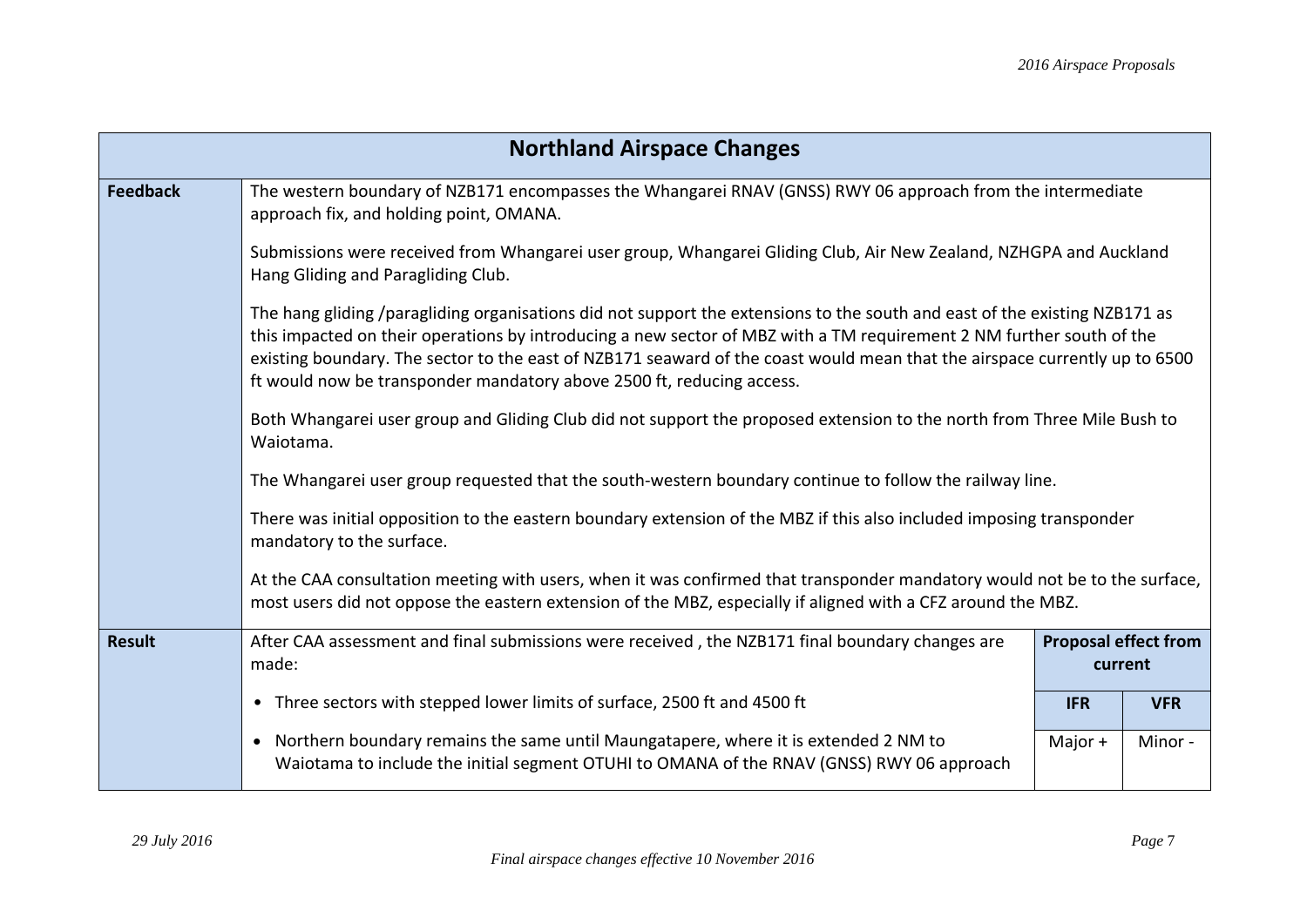| <b>Northland Airspace Changes</b> |                                                                                                                                                                                                                                                                                                                                                                                                                                                                 |  |  |
|-----------------------------------|-----------------------------------------------------------------------------------------------------------------------------------------------------------------------------------------------------------------------------------------------------------------------------------------------------------------------------------------------------------------------------------------------------------------------------------------------------------------|--|--|
|                                   | • Westernmost boundary remains the same to Omana township                                                                                                                                                                                                                                                                                                                                                                                                       |  |  |
|                                   | • South-western boundary extended westwards from the railway line to a direct line Omana<br>township-Taipuha township to encompass the LEECH-OMANA initial approach leg, lower limit<br>raised to 2500 ft outside 10 NM Whangarei DME. While following a significant ground feature is<br>preferred when there is a suitable one nearby, the railway line runs directly under the initial<br>segment so does not provide any buffer from the boundary           |  |  |
|                                   | The lower limit 2500 ft sector then follows the AA CTA/C LL6500 ft boundary to off the coast into<br>$\bullet$<br>Bream Bay-northwards to Taurikura-Owhiwa                                                                                                                                                                                                                                                                                                      |  |  |
|                                   | Third sector with a lower limit of 4500 ft from Bream Bay to Waipu Cove-then intersects the AA<br>$\bullet$<br>CTA/C LL6500 ft boundary                                                                                                                                                                                                                                                                                                                         |  |  |
|                                   | Transponder mandatory above 1500 ft or lower limit of MBZ, whichever is higher<br>$\bullet$                                                                                                                                                                                                                                                                                                                                                                     |  |  |
|                                   | Upper limit remains at 6500 ft.                                                                                                                                                                                                                                                                                                                                                                                                                                 |  |  |
|                                   | While the changes do not release all of the airspace around Whangarei to the extent requested for<br>access to non-radio and transponder equipped hang gliders/paragliders, there are now some areas<br>available which previously could not be utilised. The number of regular passenger transport<br>operations at Whangarei does justify the continued requirements for mandatory radio broadcasts to<br>aid situational awareness in uncontrolled airspace. |  |  |
| 6. New CFZ north of Whangarei     |                                                                                                                                                                                                                                                                                                                                                                                                                                                                 |  |  |
| Proposal                          | Several users at Whangarei requested the establishment of a CFZ for traffic to the east of Whangarei transiting the coastline<br>as this is a busy area with parachute jumping and local aircraft operating. The CFZ would be on the same frequency as the<br>Whangarei MBZ.                                                                                                                                                                                    |  |  |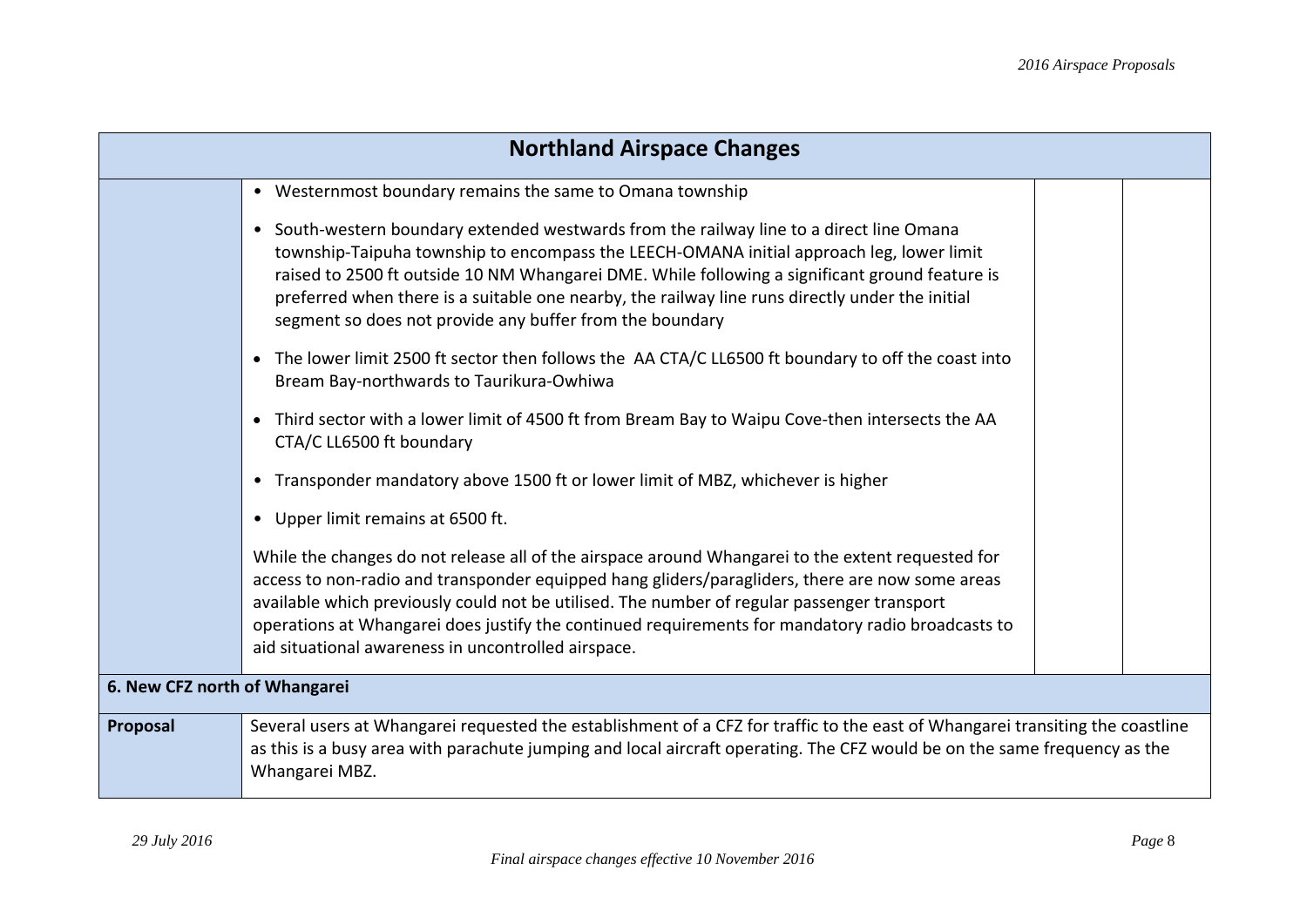|                 | <b>Northland Airspace Changes</b>                                                                                                                                                                                        |                                        |            |
|-----------------|--------------------------------------------------------------------------------------------------------------------------------------------------------------------------------------------------------------------------|----------------------------------------|------------|
| <b>Feedback</b> | At the CAA consultation meeting with users on 2 March, it was requested that the proposed CFZ extend to the southern<br>boundary of the Bay of Islands CFZ.                                                              |                                        |            |
|                 | Following CAA assessment, the western boundary was aligned to the eastern boundary of the new Kerikeri South MBZ due to<br>these considerations:                                                                         |                                        |            |
|                 | Promulgation of a different, non-mandatory frequency directly beneath the new MBZ, may discourage pilots<br>operating in this area from the good practice of monitoring the MBZ frequency                                |                                        |            |
|                 | Potential chart confusion and display of the two frequencies                                                                                                                                                             |                                        |            |
|                 | The western boundary was the main point of concern for users, who requested that the new CFZ extend under the new MBZ.<br>For the reasons stated above, the new CFZ will align with the eastern boundary of the new MBZ. |                                        |            |
| <b>Result</b>   | New CFZ, NZC175 Hikurangi is established, surface to 6500 ft, using same frequency as the Whangarei<br>MBZ, 118.6 MHz.                                                                                                   | <b>Proposal effect from</b><br>current |            |
|                 | The eastern boundary aligns the western boundary of the CFZ with the eastern boundary of the new<br>Kerikeri South MBZ.                                                                                                  | <b>IFR</b>                             | <b>VFR</b> |
|                 |                                                                                                                                                                                                                          | Minor +                                | Minor +    |
|                 | 7. New VFR reporting points - Bay of Islands                                                                                                                                                                             |                                        |            |
| Proposal        | Establishment of new VRPs at Paihia Waterfront, Hole in the Rock and Tapeka Point.                                                                                                                                       |                                        |            |
| <b>Feedback</b> | No further feedback received.                                                                                                                                                                                            |                                        |            |
| <b>Result</b>   | New VRPs designated as requested.                                                                                                                                                                                        | <b>Proposal effect from</b><br>current |            |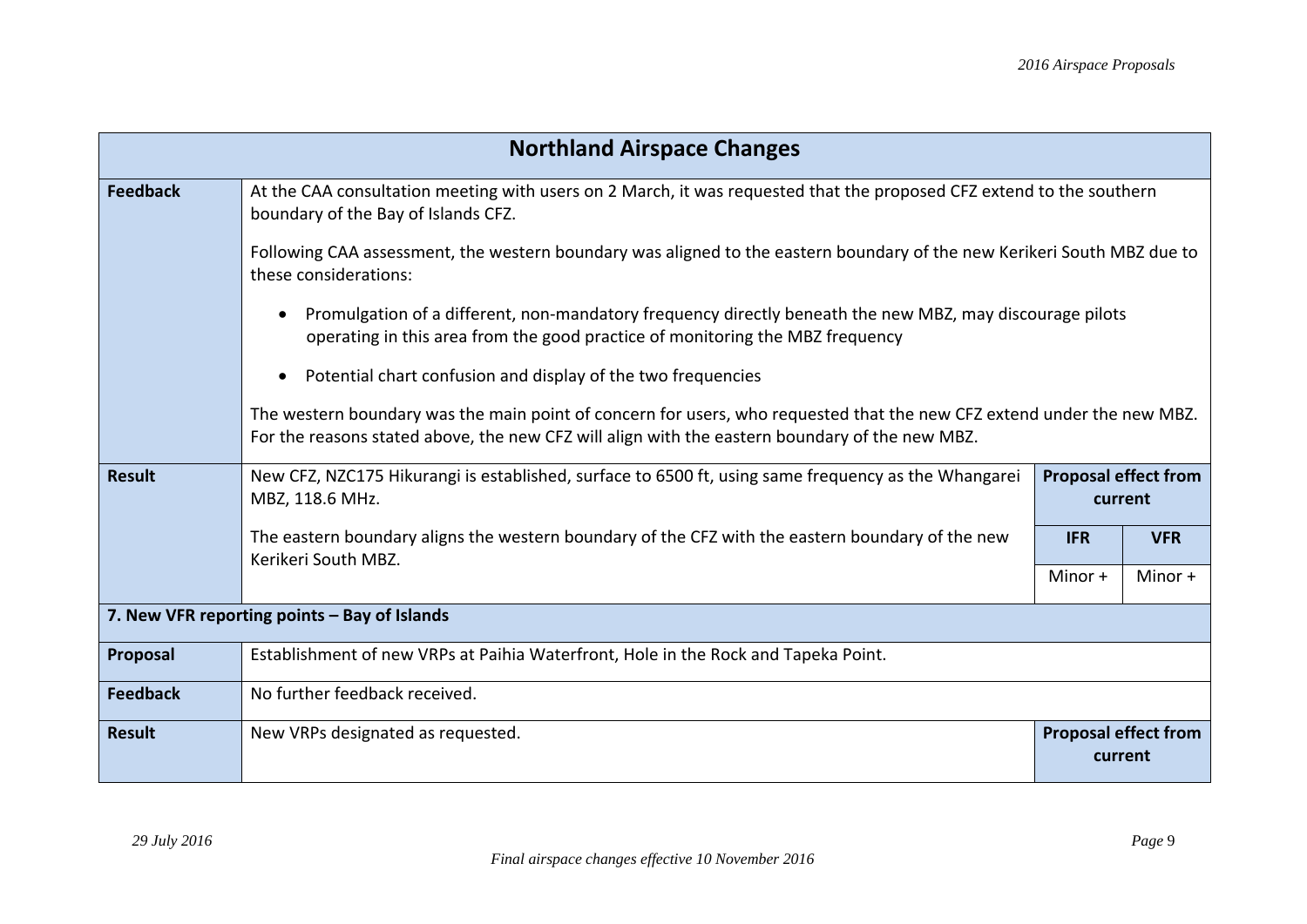| <b>Northland Airspace Changes</b> |            |            |
|-----------------------------------|------------|------------|
|                                   | <b>IFR</b> | <b>VFR</b> |
|                                   | Nil        | Minor +    |

### **2016 Waikato and Bay of Plenty airspace review**

For earlier consultation, development and details of the final changes, refer to the documents published on the CAA web site – 2016 Airspace Reviews page, Waikato and Bay of Plenty section - [http://www.caa.govt.nz/airspace/2016\\_airspace\\_reviews.html](http://www.caa.govt.nz/airspace/2016_airspace_reviews.html)

This section summarises the submissions received in relation to the *2016 Waikato and Bay of Plenty airspace review – Final airspace changes* document published 2 April 2016. Submissions closed 14 April 2016.

| <b>Waikato Airspace Changes</b> |                                                                                                                                                                                                                                                                    |  |  |
|---------------------------------|--------------------------------------------------------------------------------------------------------------------------------------------------------------------------------------------------------------------------------------------------------------------|--|--|
|                                 | 1. Hamilton controlled airspace re-design                                                                                                                                                                                                                          |  |  |
| Proposal                        | The introduction of new performance based navigation (PBN) procedures at Hamilton, Tauranga and Rotorua aerodromes<br>also required a review of the existing controlled airspace to verify the continuing need for the airspace designation and<br>classification. |  |  |
|                                 | Following this review, Airways proposed the following controlled airspace changes for Hamilton aerodrome and environs:                                                                                                                                             |  |  |
|                                 | Reduction in size of Hamilton CTR to be as small as practicable to protect the instrument flight paths and reclassify as<br>Class G the airspace that is not required                                                                                              |  |  |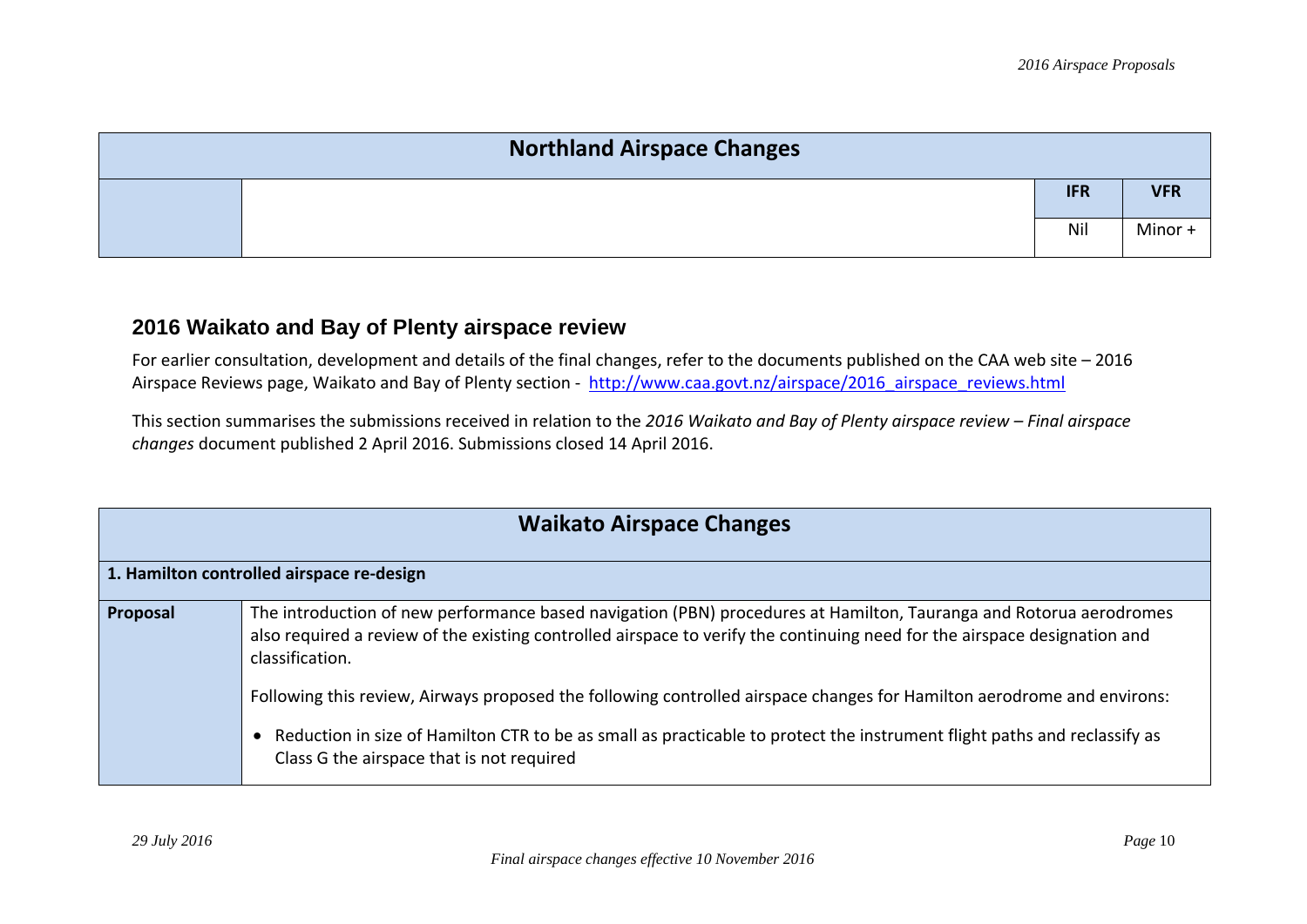| <b>Waikato Airspace Changes</b> |                                                                                                                                                                                                                                                                                                                                                                                                                                                |                                        |            |  |
|---------------------------------|------------------------------------------------------------------------------------------------------------------------------------------------------------------------------------------------------------------------------------------------------------------------------------------------------------------------------------------------------------------------------------------------------------------------------------------------|----------------------------------------|------------|--|
|                                 | • New CTA above Hamilton CTR, lower limit 2000 ft, to contain new PBN procedures                                                                                                                                                                                                                                                                                                                                                               |                                        |            |  |
|                                 | • Amendment to boundary of Hamilton CTA/D, lower limit 2500 ft, in the vicinity of Mt Pirongia to contain new PBN<br>procedures                                                                                                                                                                                                                                                                                                                |                                        |            |  |
| <b>Feedback</b>                 | There were three submissions received to the Hamilton CTR and CTA final airspace change proposals.                                                                                                                                                                                                                                                                                                                                             |                                        |            |  |
|                                 | The concerns expressed were the same as those previously submitted.                                                                                                                                                                                                                                                                                                                                                                            |                                        |            |  |
|                                 | In previous consultation, gliding, hang gliding and paragliding organisations objected to the proposed boundary change in the<br>Mt Pirongia area as it would impact on cross-country activity. Due to limited time, it was not possible to fully consider<br>options in this vicinity to assist with flexible use of the airspace.                                                                                                            |                                        |            |  |
|                                 | During the initial consultation period, Matamata Soaring Centre and Piako Gliding Club have requested several changes to the<br>CTAs over the region including raising the lower levels to open up more uncontrolled airspace for gliding. The request also<br>included establishment of new GAAs and redesign of the existing ones.                                                                                                           |                                        |            |  |
|                                 | Due to the comprehensive nature of the request, it was not possible for the necessary evaluation of the impact on all of the<br>new and existing PBN instrument routes and procedures to be completed in time to be implemented in November 2016. This<br>work is ongoing and it is intended that it be completed for any changes to be effective in November 2017. The Mt Pirongia<br>airspace options will be included as part of this work. |                                        |            |  |
| <b>Result</b>                   | The Waikato - Bay of Plenty Safety Assessment, published on the 2016 Airspace Reviews page<br>considered the concerns raised in the submissions. Please refer to this document.                                                                                                                                                                                                                                                                | <b>Proposal effect from</b><br>current |            |  |
|                                 | The Hamilton CTR and CTAs are amended as proposed.                                                                                                                                                                                                                                                                                                                                                                                             | <b>IFR</b>                             | <b>VFR</b> |  |
|                                 | The Northern and Te Awamutu VFR transit lanes are amended to align with the new CTR boundaries.                                                                                                                                                                                                                                                                                                                                                | Minor +                                | Major +    |  |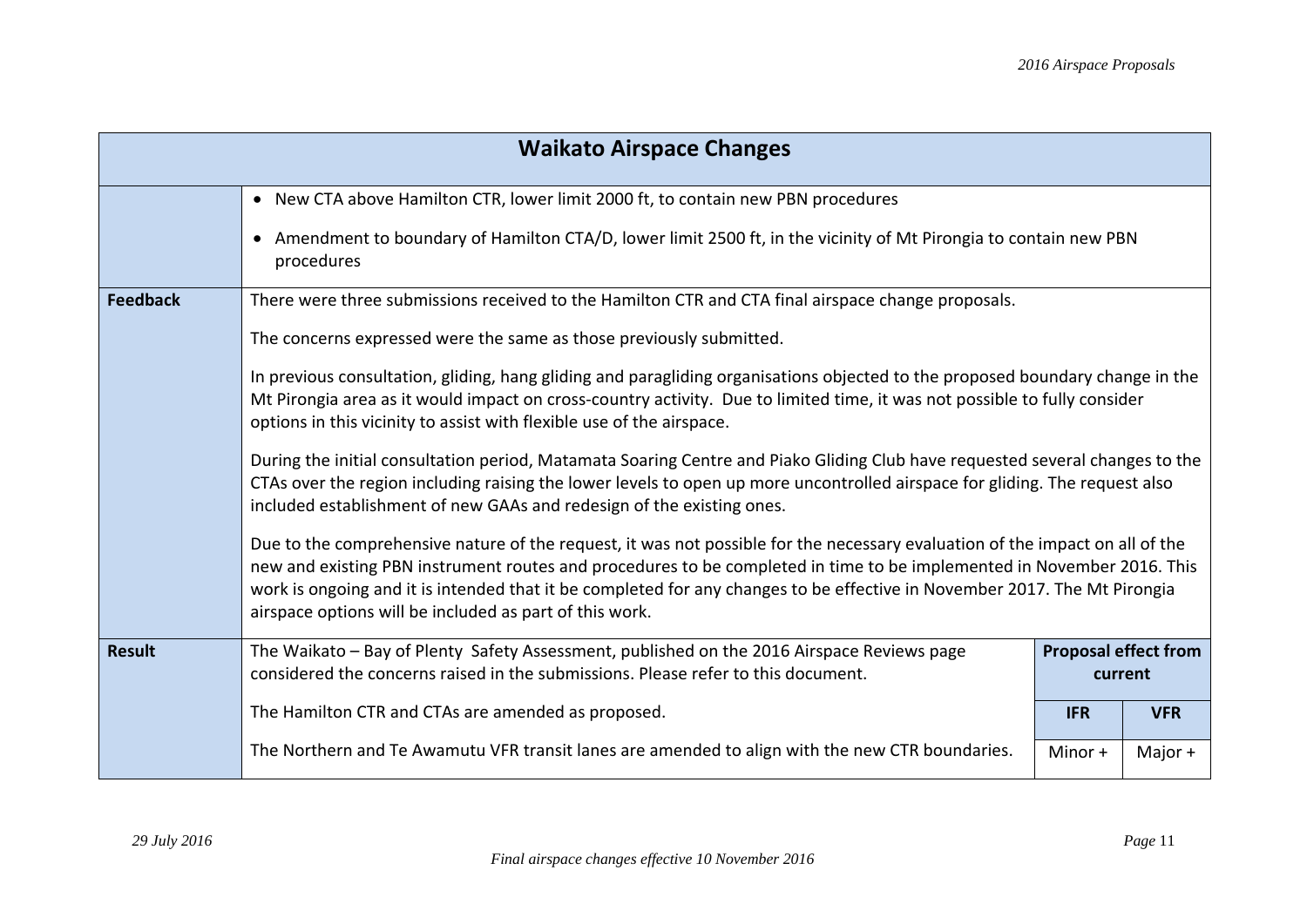| <b>Waikato Airspace Changes</b> |                                                                                                                                                                                                                                  |  |  |  |
|---------------------------------|----------------------------------------------------------------------------------------------------------------------------------------------------------------------------------------------------------------------------------|--|--|--|
|                                 | 2. Tauranga controlled airspace re-design                                                                                                                                                                                        |  |  |  |
| Proposal                        | The introduction of new PBN procedures at Hamilton, Tauranga and Rotorua aerodromes also required a review of the<br>existing controlled airspace to verify the continuing need for the airspace designation and classification. |  |  |  |
|                                 | Following this review, Airways proposed the following controlled airspace changes for Tauranga aerodrome and environs:                                                                                                           |  |  |  |
|                                 | • Reduction in size of Tauranga CTR to be as small as practicable to protect the instrument flight paths and reclassify as<br>Class G the airspace that is not required                                                          |  |  |  |
|                                 | New CTA above Tauranga CTR, lower limit 1500 ft, to contain new PBN procedures                                                                                                                                                   |  |  |  |
|                                 | Extension of existing CTA/D south-west of Tauranga CTR, lower limit 2500 ft, for containment of new PBN procedures<br>$\bullet$                                                                                                  |  |  |  |
|                                 | Establishment of three new VRPs outside amended Tauranga CTR.                                                                                                                                                                    |  |  |  |
| <b>Feedback</b>                 | There were two further submissions received in regard to proposed controlled airspace changes at Tauranga.                                                                                                                       |  |  |  |
|                                 | Airways made a submission in regard to a question raised about the location of Tauranga Hospital heliport on the edge of the<br>CTR.                                                                                             |  |  |  |
|                                 | Options were explored to amend the CTR boundary to place the heliport totally outside controlled airspace. However, this<br>would have compromised the Cat B instrument circling protection area.                                |  |  |  |
|                                 | Both affected operators could see advantages and disadvantages to either being within the CTR or fully outside.                                                                                                                  |  |  |  |
|                                 | One submission was received opposing the reduction of the lower level of the CTA south-west of Tauranga CTR to 2500 ft,<br>re-iterating previously stated concerns about effect on VFR operations.                               |  |  |  |
|                                 |                                                                                                                                                                                                                                  |  |  |  |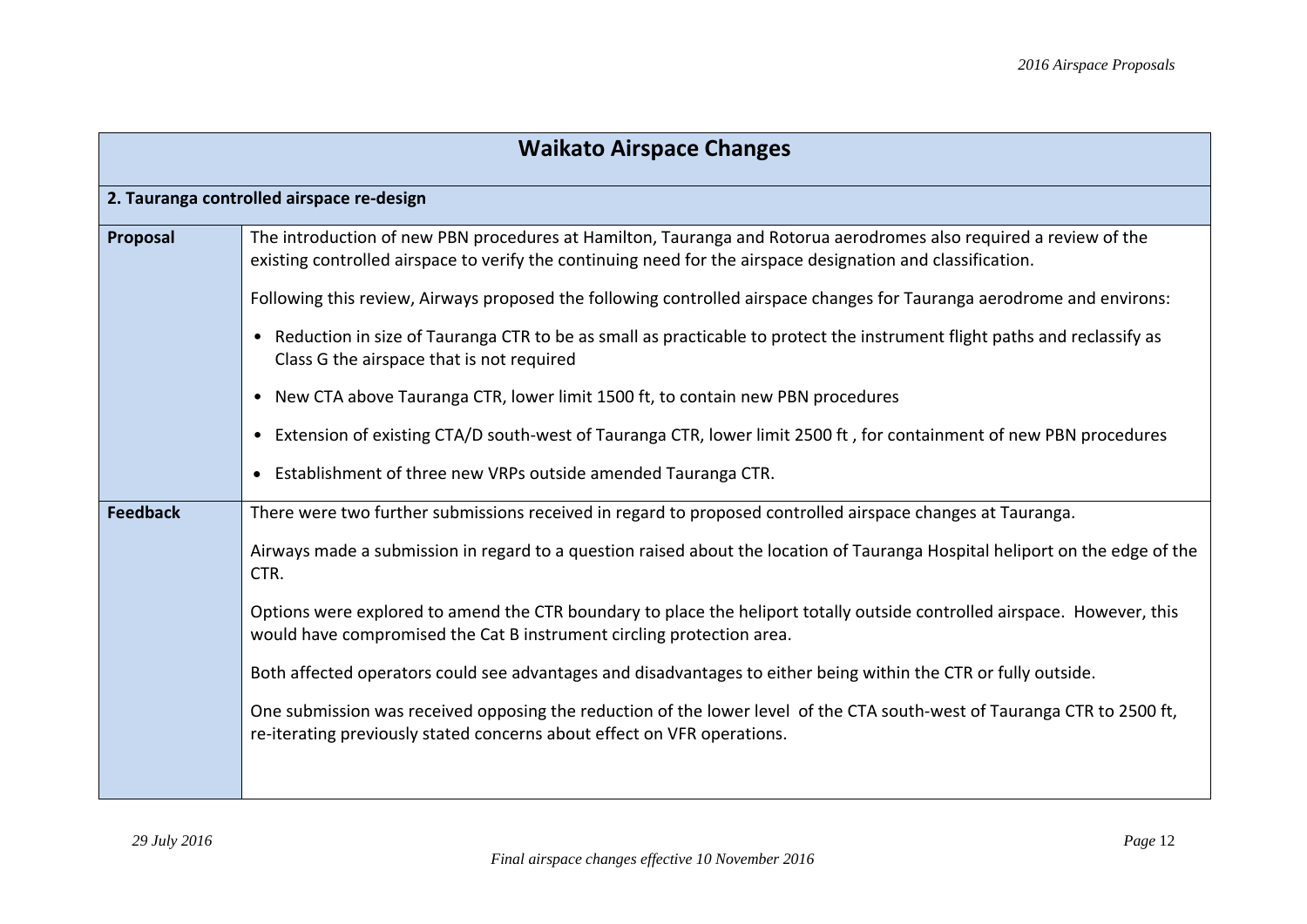| <b>Waikato Airspace Changes</b> |                                                                                                                                                                                                                                  |                                        |            |
|---------------------------------|----------------------------------------------------------------------------------------------------------------------------------------------------------------------------------------------------------------------------------|----------------------------------------|------------|
| <b>Result</b>                   | The Tauranga CTR and CTAs are amended as requested.                                                                                                                                                                              | <b>Proposal effect from</b><br>current |            |
|                                 | Mount Manganui GAA (NZG271) will be disestablished as it will no longer be within controlled<br>airspace.                                                                                                                        | <b>IFR</b>                             | <b>VFR</b> |
|                                 | The following new VRPs are established outside the Tauranga CTR at Kaituna Bridge, Blue Gum Bay<br>and East Junction.                                                                                                            | Nil                                    | Minor +    |
|                                 | 3. Rotorua controlled airspace re-design                                                                                                                                                                                         |                                        |            |
| Proposal                        | The introduction of new PBN procedures at Hamilton, Tauranga and Rotorua aerodromes also required a review of the<br>existing controlled airspace to verify the continuing need for the airspace designation and classification. |                                        |            |
|                                 | Following this review, Airways proposed the following controlled airspace changes for Rotorua aerodrome and environs:                                                                                                            |                                        |            |
|                                 | Reduction in size of Rotorua CTR to be as small as practicable to protect the instrument flight paths and reclassify as Class<br>$\bullet$<br>G the airspace that is not required                                                |                                        |            |
|                                 | • amend boundaries of existing Rotorua CTAs to align with new Tauranga CTAs                                                                                                                                                      |                                        |            |
|                                 | At the CAA consultation meeting with Rotorua airspace users held on 1 March 2016, it was requested that a new VRP be<br>established in the south of the Rotorua CTR at Haparangi.                                                |                                        |            |
| <b>Feedback</b>                 | There were no further submissions received in regard to the proposed changes.                                                                                                                                                    |                                        |            |
| <b>Result</b>                   | The Rotorua CTR and CTAs are amended as proposed.                                                                                                                                                                                | <b>Proposal effect from</b><br>current |            |
|                                 | New VRP, Haparangi, is established in the south of the Rotorua CTR.                                                                                                                                                              |                                        |            |
|                                 |                                                                                                                                                                                                                                  | <b>IFR</b>                             | <b>VFR</b> |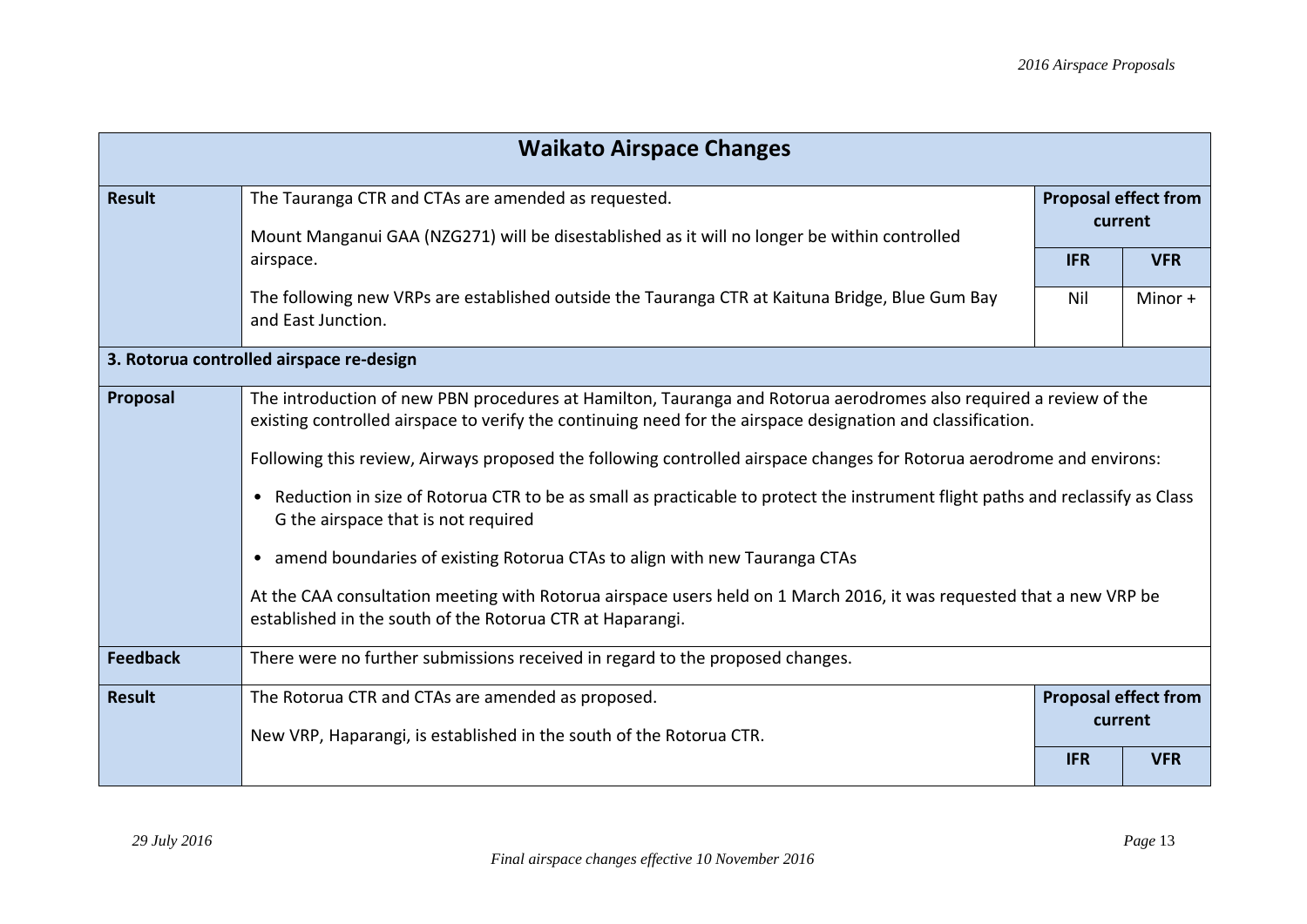| <b>Waikato Airspace Changes</b> |                                                                                                                                           |                                        |            |
|---------------------------------|-------------------------------------------------------------------------------------------------------------------------------------------|----------------------------------------|------------|
|                                 |                                                                                                                                           | Minor +                                | Minor +    |
| 4. Amend NZG258 Te Puke         |                                                                                                                                           |                                        |            |
| Proposal                        | Amendments to the Tauranga CTA would place most of the existing NZG258 outside controlled airspace.                                       |                                        |            |
|                                 | It was proposed that the upper limit of NZG258 is raised to 4500 ft, and the north-west boundary is moved to Kaituna Bridge<br>(new VRP). |                                        |            |
| <b>Feedback</b>                 | There were no further submissions received in regard to the proposal.                                                                     |                                        |            |
| <b>Result</b>                   | NZG258 Te Puke is amended as requested.                                                                                                   | <b>Proposal effect from</b><br>current |            |
|                                 |                                                                                                                                           | <b>IFR</b>                             | <b>VFR</b> |
|                                 |                                                                                                                                           | Nil                                    | Major +    |
|                                 | 5. NZG458 Paeroa Range extension                                                                                                          |                                        |            |
| Proposal                        | The Auckland Hang Gliding and Paragliding Club requested that the boundaries of NZG458 are extended.                                      |                                        |            |
| <b>Feedback</b>                 | There were no further submissions received in regard to the proposal.                                                                     |                                        |            |
| <b>Result</b>                   | NZG458 Paeroa Range is amended as requested.                                                                                              | <b>Proposal effect from</b>            | current    |
|                                 |                                                                                                                                           | <b>IFR</b>                             | <b>VFR</b> |
|                                 |                                                                                                                                           | Nil                                    | Nil        |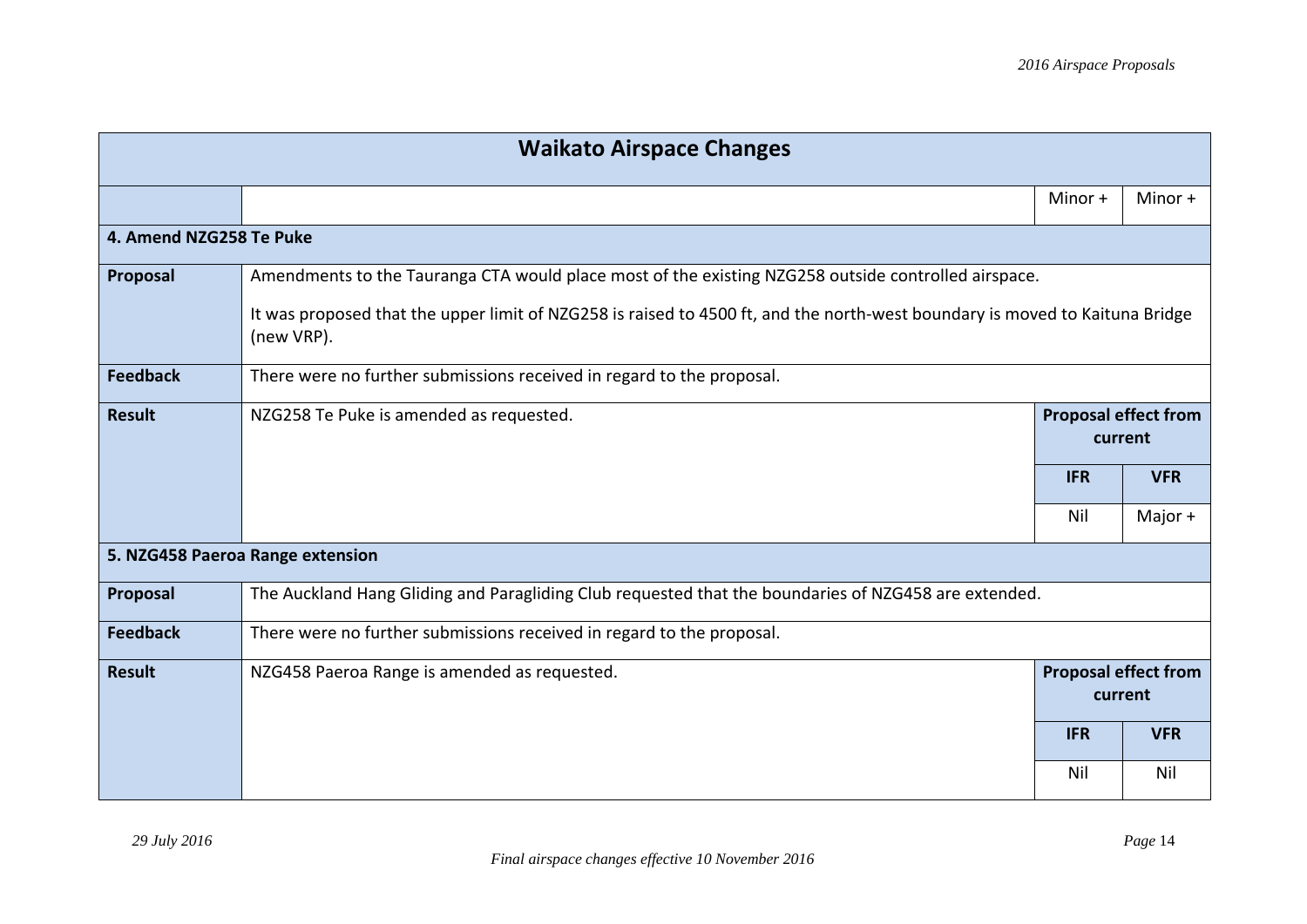| <b>Waikato Airspace Changes</b> |                                                                                                                                                                                                                                                                                              |                                        |            |  |  |
|---------------------------------|----------------------------------------------------------------------------------------------------------------------------------------------------------------------------------------------------------------------------------------------------------------------------------------------|----------------------------------------|------------|--|--|
|                                 | 6. NZB477 Tarawera boundary amendment                                                                                                                                                                                                                                                        |                                        |            |  |  |
| Proposal                        | The Rotorua Airport and Airspace User Group requested the western boundary of NZB477 to be extended to align with the<br>amended eastern Rotorua CTR boundary.                                                                                                                               |                                        |            |  |  |
|                                 | There was a further request to extend the northern boundary of NZB477 to include the rest of the lakes north of Tarawera<br>i.e. eastern end of Lake Rotoiti, Lake Rotoma and Lake Rotoehu.                                                                                                  |                                        |            |  |  |
| <b>Feedback</b>                 | There were no further submissions received in regard to the proposal.                                                                                                                                                                                                                        |                                        |            |  |  |
| <b>Result</b>                   | As stated in the final airspace changes consultation document, the requested extension to the north is<br>deferred to allow sufficient time to consult with affected users.                                                                                                                  | <b>Proposal effect from</b><br>current |            |  |  |
|                                 | The western boundary of NZB477 is amended to align with the amended Rotorua CTR boundary.                                                                                                                                                                                                    | <b>IFR</b>                             | <b>VFR</b> |  |  |
|                                 |                                                                                                                                                                                                                                                                                              | Nil                                    | Minor $+$  |  |  |
| 7. New CFZ around Tauranga CTR  |                                                                                                                                                                                                                                                                                              |                                        |            |  |  |
| Proposal                        | The Peninsula CFZ is currently aligned with the western boundary of the Tauranga CTR, and would need realigning with the<br>amended boundaries.                                                                                                                                              |                                        |            |  |  |
|                                 | One proposal is to realign with the amended western and northern boundaries to the north-eastern point of the new CTR.<br>This was discussed at the user meeting in Tauranga on 25 February. Also suggested at the meeting was the addition of a CFZ<br>surrounding all of the Tauranga CTR. |                                        |            |  |  |
|                                 | Users at Tauranga submitted a request for a new CFZ surrounding the Tauranga CTR which includes the south eastern portion<br>of the Peninsula CFZ south of a line Mackaytown to Mayor Island.                                                                                                |                                        |            |  |  |
| <b>Feedback</b>                 | There was one submission received opposing the establishment of a new CFZ. The main concern expressed was the relatively                                                                                                                                                                     |                                        |            |  |  |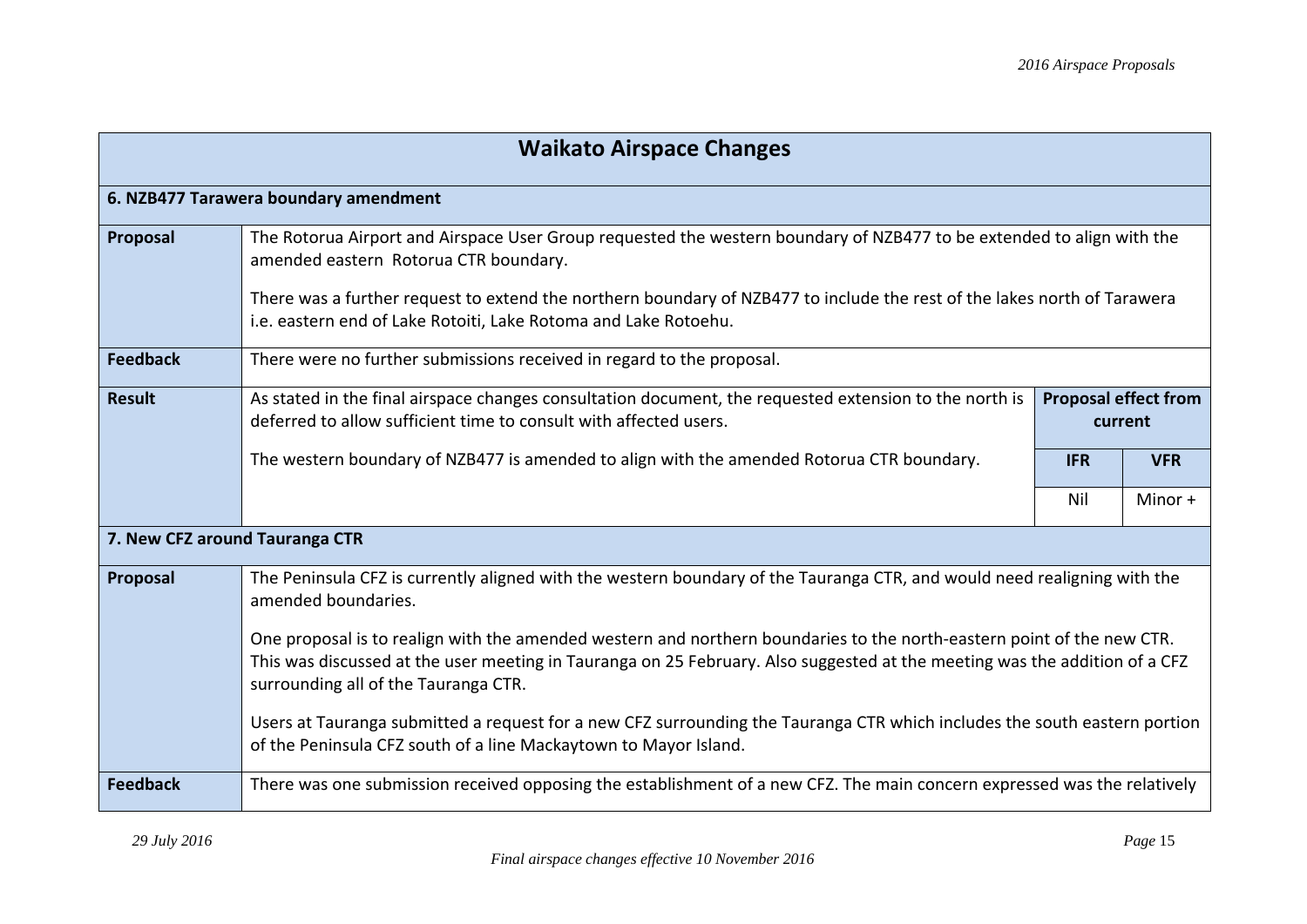| <b>Waikato Airspace Changes</b> |                                                                                                                                                                                                                                                                                                                                             |                                        |            |  |
|---------------------------------|---------------------------------------------------------------------------------------------------------------------------------------------------------------------------------------------------------------------------------------------------------------------------------------------------------------------------------------------|----------------------------------------|------------|--|
|                                 | small distance between CFZ and Tauranga CTR boundary requiring a quick change of frequency and potentially affecting<br>situational awareness.                                                                                                                                                                                              |                                        |            |  |
|                                 | This request has been made by the local users to accommodate training activity in the vicinity of the Tauranga CTR on a<br>dedicated frequency.                                                                                                                                                                                             |                                        |            |  |
| <b>Result</b>                   | New NZC271 Harbour CFZ is established.                                                                                                                                                                                                                                                                                                      | <b>Proposal effect from</b><br>current |            |  |
|                                 |                                                                                                                                                                                                                                                                                                                                             | <b>IFR</b>                             | <b>VFR</b> |  |
|                                 |                                                                                                                                                                                                                                                                                                                                             | Nil                                    | Minor +    |  |
|                                 | 8. Establishment of new CFZs around Hamilton CTR                                                                                                                                                                                                                                                                                            |                                        |            |  |
| Proposal                        | CTC Aviation and Waikato Aero Club submitted proposals for either 2 or 3 new CFZs in the Waikato area to encompass flight<br>training areas.                                                                                                                                                                                                |                                        |            |  |
| <b>Feedback</b>                 | There were three submissions received in regard to the CFZ proposals.                                                                                                                                                                                                                                                                       |                                        |            |  |
|                                 | One submission opposed the establishment of the Raglan CFZ, but supported the Matamata CFZ proposal.                                                                                                                                                                                                                                        |                                        |            |  |
|                                 | One submission supported the two CFZ concept but did not agree with the three CFZs. This was because the Cambridge-Tirau<br>(SH5 to Rotorua route) is a busy air route and there would be the potential for traffic operating in very close proximity on two<br>different channels.                                                         |                                        |            |  |
|                                 | Piako Gliding Club opposed the sharing of the Matamata MBZ frequency and the new CFZ frequency because of the potential<br>for radio traffic from aircraft not operating in the vicinity of Matamata aerodrome to clutter the frequency during glider<br>winch and the associated radio calls which could compromise safe winch operations. |                                        |            |  |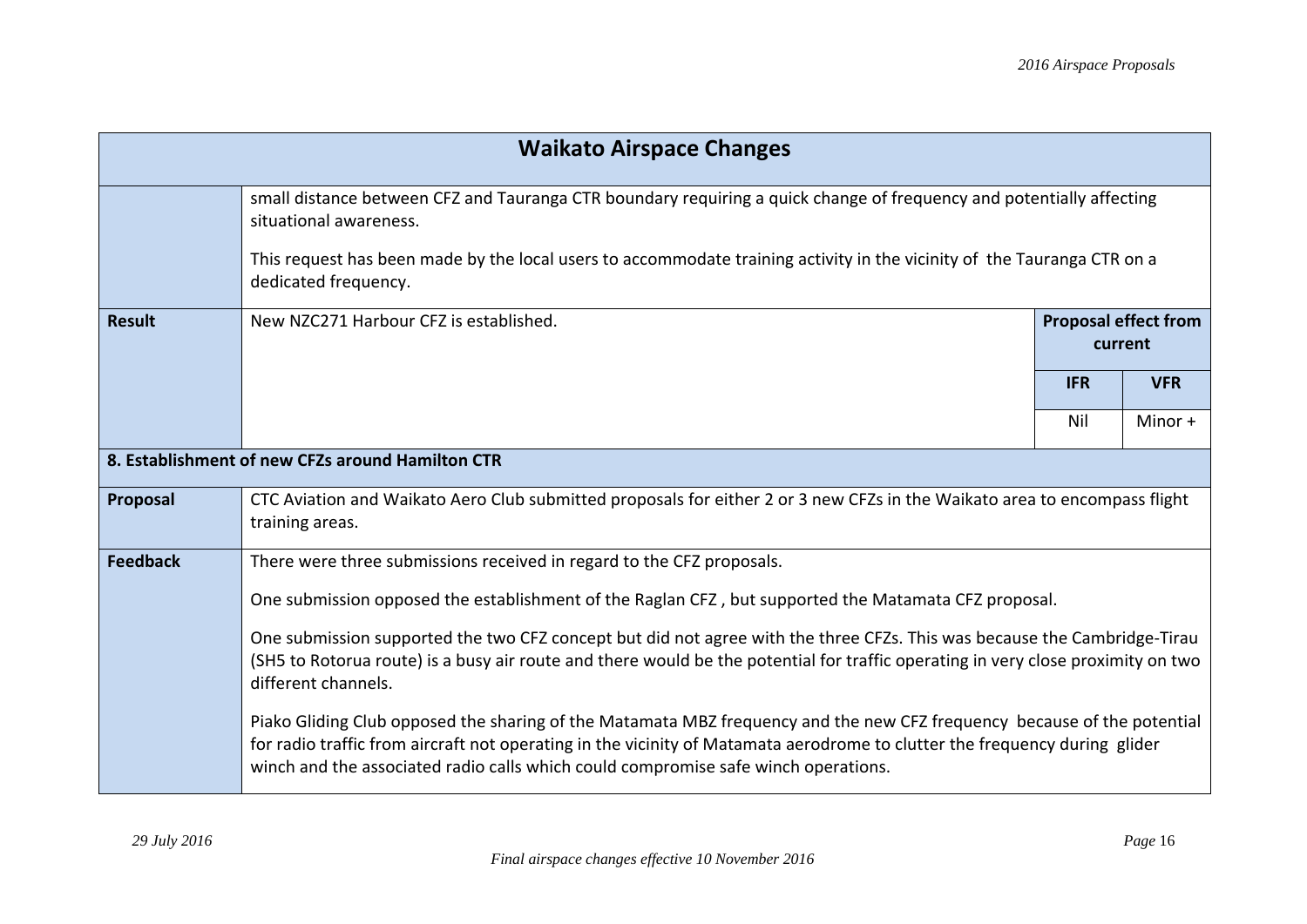| <b>Waikato Airspace Changes</b> |                                                                                                                                                                                                                           |            |                             |
|---------------------------------|---------------------------------------------------------------------------------------------------------------------------------------------------------------------------------------------------------------------------|------------|-----------------------------|
| <b>Result</b>                   | Two new CFZs are established - Raglan and Morrinsville - as per Figure 6 in the "2016 Waikato and<br>Bay of Plenty airspace review - final airspace changes" document published 5 April 2016.                             | current    | <b>Proposal effect from</b> |
|                                 | Raglan CFZ – surface to lower level of controlled airspace, 123.75 MHz "Raglan traffic".                                                                                                                                  | <b>IFR</b> | <b>VFR</b>                  |
|                                 | Morrinsville CFZ - surface to lower level of controlled airspace, 123.25 MHz "Morrinsville traffic".<br>NZB273 Matamata will remain on the existing frequency 122.25 MHz. There is no change to the<br>current situation. | Nil        | Minor +                     |

#### **2016 Manawatu airspace review**

For earlier consultation, development and details of the final changes, refer to the documents published on the CAA web site – 2016 Airspace Reviews page, Manawatu section - [http://www.caa.govt.nz/airspace/2016\\_airspace\\_reviews.html](http://www.caa.govt.nz/airspace/2016_airspace_reviews.html)

This section summarises the submissions received in relation to the *2016 Manawatu Airspace Review – Final airspace changes* document published 12 April 2016. Submissions closed 20 April 2016.

| 1. Palmerston North CTR |                                                                                                                         |
|-------------------------|-------------------------------------------------------------------------------------------------------------------------|
| <b>Proposal</b>         | There were several requests to amend the north-eastern boundary to place Ashhurst either entirely within or outside the |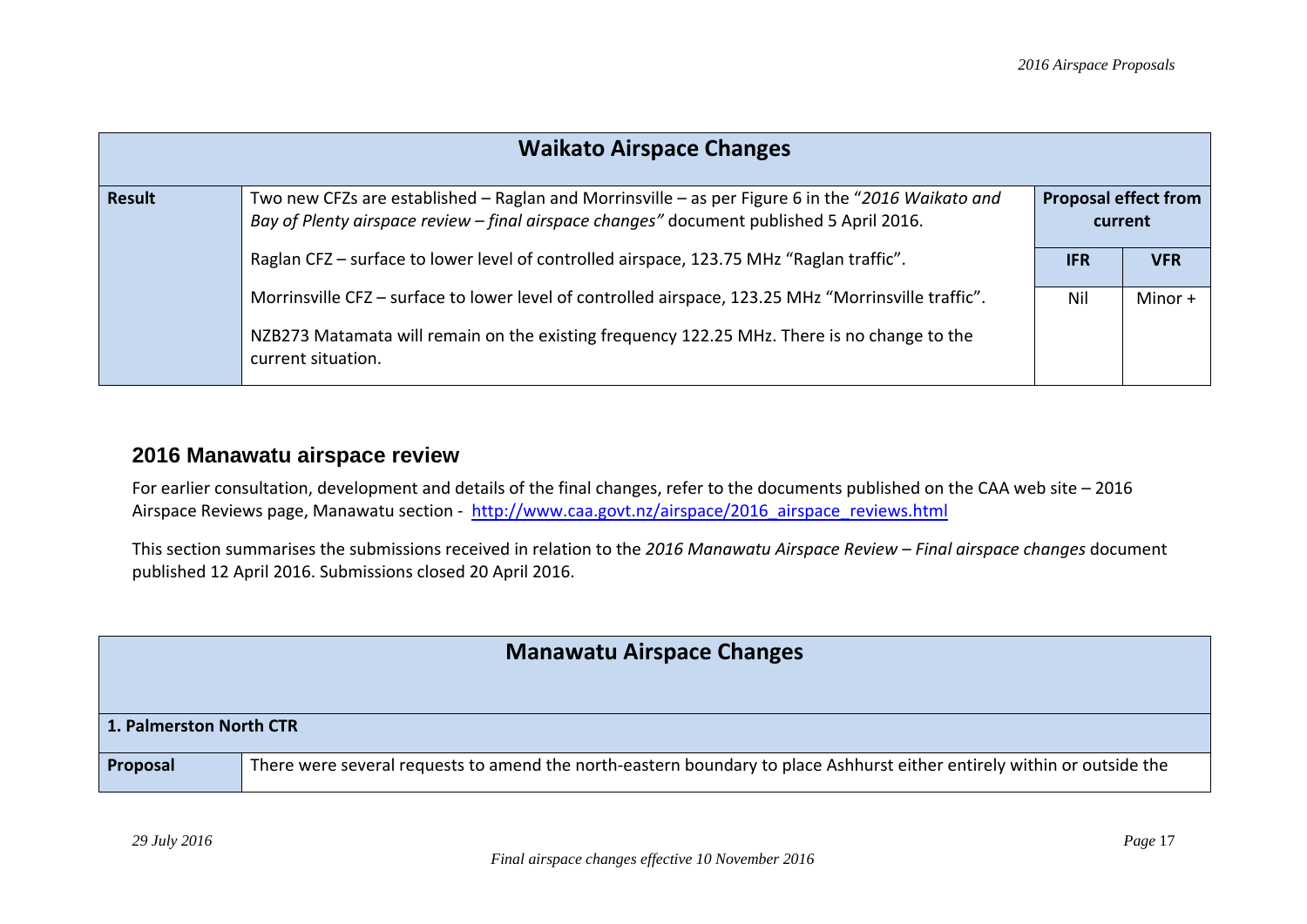| <b>Manawatu Airspace Changes</b>                                                                                                                                                                                                                                                                                                                                                                                                                             |                                                                                                                                                                                                                                                                                           |                                        |            |
|--------------------------------------------------------------------------------------------------------------------------------------------------------------------------------------------------------------------------------------------------------------------------------------------------------------------------------------------------------------------------------------------------------------------------------------------------------------|-------------------------------------------------------------------------------------------------------------------------------------------------------------------------------------------------------------------------------------------------------------------------------------------|----------------------------------------|------------|
|                                                                                                                                                                                                                                                                                                                                                                                                                                                              |                                                                                                                                                                                                                                                                                           |                                        |            |
|                                                                                                                                                                                                                                                                                                                                                                                                                                                              | CTR.                                                                                                                                                                                                                                                                                      |                                        |            |
| <b>Feedback</b>                                                                                                                                                                                                                                                                                                                                                                                                                                              | There was no further comment received to this proposal.                                                                                                                                                                                                                                   |                                        |            |
| <b>Result</b>                                                                                                                                                                                                                                                                                                                                                                                                                                                | A full assessment was made regarding the options available to progress the request and what the<br>effect would be to the instrument arrival and departure procedures.                                                                                                                    | <b>Proposal effect from</b><br>current |            |
|                                                                                                                                                                                                                                                                                                                                                                                                                                                              | To ensure that these procedures are appropriately contained within controlled airspace, it would be<br>necessary to extend the boundary to fully encompass Ashhurst.                                                                                                                      | <b>IFR</b>                             | <b>VFR</b> |
|                                                                                                                                                                                                                                                                                                                                                                                                                                                              | Due to a lack of suitable ground feature in the vicinity, which would not unduly extend controlled<br>airspace beyond that which as small as practicable to protect the flight paths of IFR flights arriving at<br>and departing from the aerodrome, this proposal has not been actioned. | N/A                                    | N/A        |
|                                                                                                                                                                                                                                                                                                                                                                                                                                                              | 2. Review of Ohakea CTR boundaries                                                                                                                                                                                                                                                        |                                        |            |
| The purpose of the Ohakea CTR was reviewed and consideration given to the necessity of controlled airspace and provision of<br>Proposal<br>air traffic control services to military flights in addition to the protection provided by existing MOAs.<br>After consultation with the RNZAF, Airways proposed amending the northern boundary to align with Marton-Bonny Glen-<br>Turakina towards Whangaehu, generally following the railway line to Turakina. |                                                                                                                                                                                                                                                                                           |                                        |            |
| <b>Feedback</b>                                                                                                                                                                                                                                                                                                                                                                                                                                              | The RNZAF are still developing procedures with the recent introduction of the new T6-C Texan II trainers and continue to<br>assess the operational needs for this aircraft.                                                                                                               |                                        |            |
|                                                                                                                                                                                                                                                                                                                                                                                                                                                              | Discussion with users at the CAA consultation meetings in March was supportive of this change.<br>There were no further submissions received.                                                                                                                                             |                                        |            |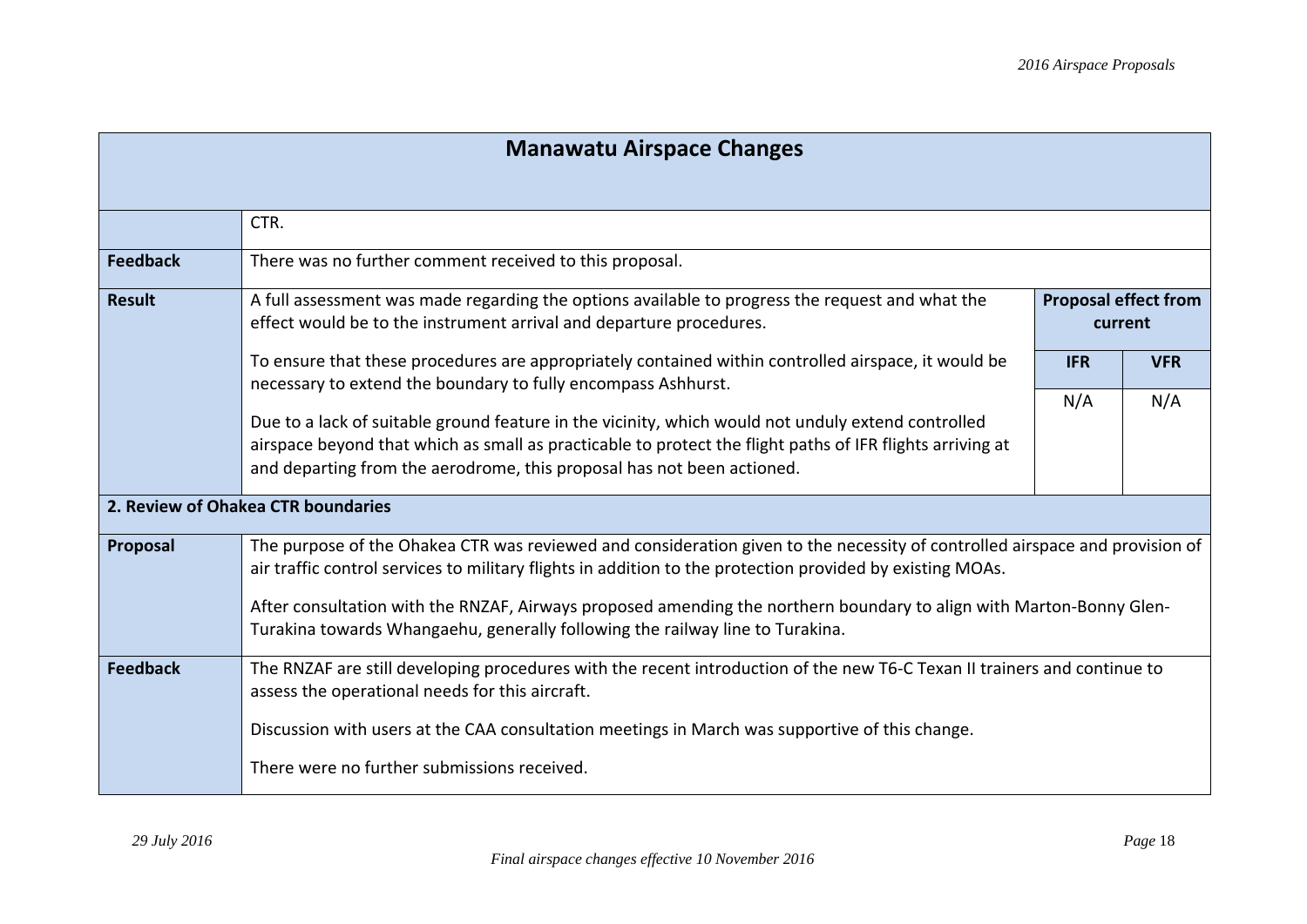| <b>Manawatu Airspace Changes</b>           |                                                                                                                                                                                                                                   |                             |            |
|--------------------------------------------|-----------------------------------------------------------------------------------------------------------------------------------------------------------------------------------------------------------------------------------|-----------------------------|------------|
|                                            |                                                                                                                                                                                                                                   |                             |            |
| <b>Result</b>                              | The Ohakea CTR boundary is amended as per the Airways' petition.                                                                                                                                                                  | <b>Proposal effect from</b> |            |
|                                            | A consequential change is NZM310 boundary also amended to align with the amended CTR boundary.                                                                                                                                    | current                     |            |
|                                            | This change will allow for more routing options for VFR aircraft operating north of Ohakea CTR outside                                                                                                                            | <b>IFR</b>                  | <b>VFR</b> |
|                                            | controlled airspace.                                                                                                                                                                                                              | Nil                         | Major +    |
|                                            | 3. Designation of a new CTA, 5500 ft - 9500 ft, between Levin and Eketahuna                                                                                                                                                       |                             |            |
| Proposal                                   | Airways petitioned for designation of this new CTA to provide containment for the following instrument procedures:                                                                                                                |                             |            |
|                                            | new PBN departures from Palmerston North tracking to the south<br>$\bullet$                                                                                                                                                       |                             |            |
|                                            | existing instrument flight paths and procedures climbing southbound from Palmerston North<br>٠                                                                                                                                    |                             |            |
|                                            | new holding pattern to the south east of Ohakea associated with an approach to Ohakea RWY 33.<br>٠                                                                                                                                |                             |            |
| <b>Feedback</b>                            | There were no objections received for this proposed CTA.                                                                                                                                                                          |                             |            |
| <b>Result</b>                              | New Ohakea CTA/C, 5500-9500 ft, is designated as petitioned.                                                                                                                                                                      | <b>Proposal effect from</b> |            |
|                                            |                                                                                                                                                                                                                                   | current                     |            |
|                                            |                                                                                                                                                                                                                                   | <b>IFR</b>                  | <b>VFR</b> |
|                                            |                                                                                                                                                                                                                                   | Major $+$                   | Minor-     |
| 4. Amendment to NZB374 Wanganui boundaries |                                                                                                                                                                                                                                   |                             |            |
| Proposal                                   | Several submissions were received requesting that eastern boundary of the Wanganui MBZ is amended to align it with the<br>north-western Ohakea CTR/CTA boundary and to raise the upper level to the lower level of CTA - 3500 ft. |                             |            |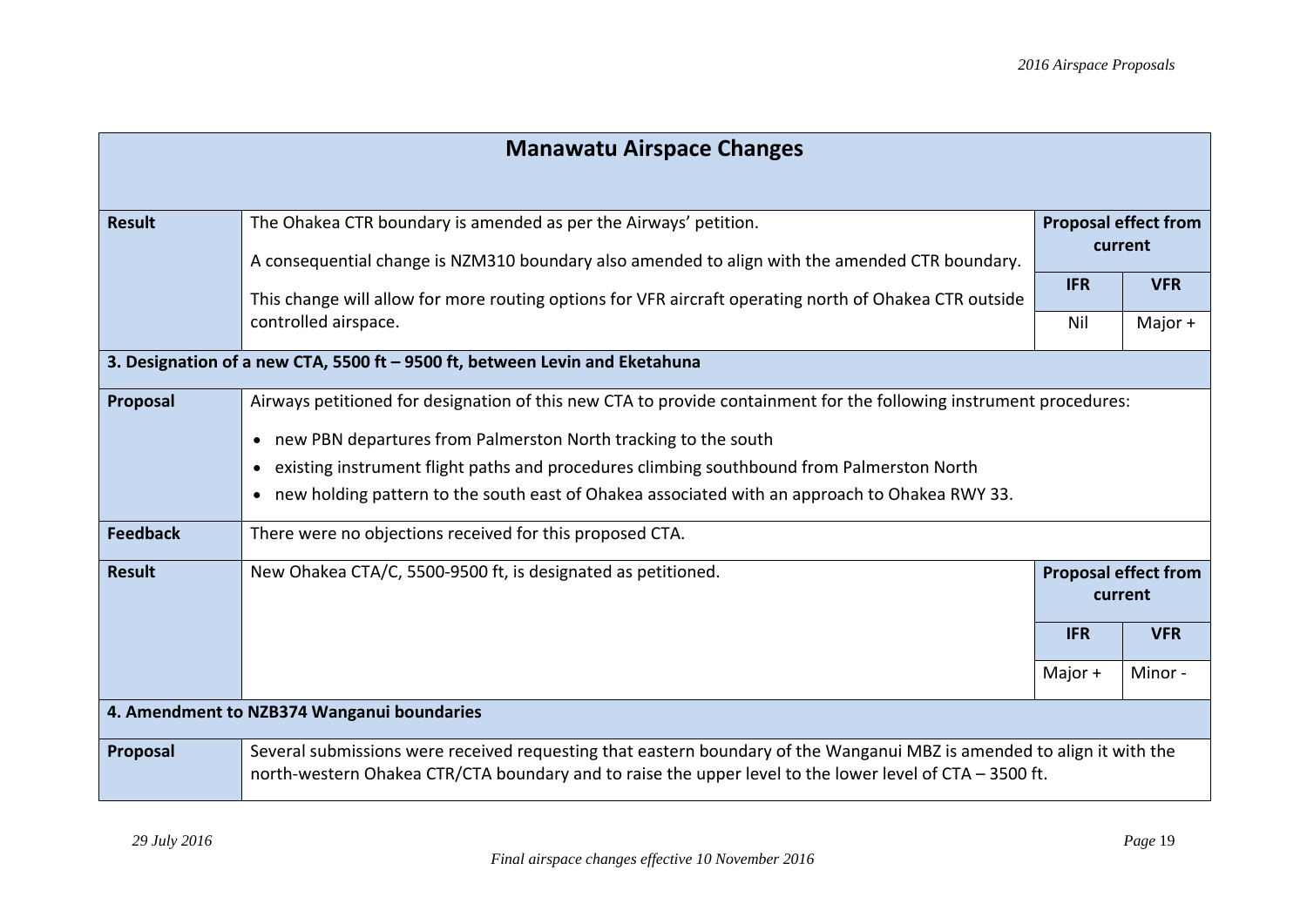| <b>Manawatu Airspace Changes</b> |                                                                                                                                                                                                                                                                                                                                                                                                      |            |                             |
|----------------------------------|------------------------------------------------------------------------------------------------------------------------------------------------------------------------------------------------------------------------------------------------------------------------------------------------------------------------------------------------------------------------------------------------------|------------|-----------------------------|
|                                  |                                                                                                                                                                                                                                                                                                                                                                                                      |            |                             |
|                                  | Whanganui Airport Ltd also requested further boundary amendments to better align with prominent geographical features.                                                                                                                                                                                                                                                                               |            |                             |
| <b>Feedback</b>                  | The primary reason for the change request is to ensure that the uncontrolled portions of the IFR approaches and holding<br>patterns for Whanganui aerodrome are fully within the MBZ. There have been several occurrences reported where VFR<br>aircraft have been observed by both ATC, and pilots of IFR aircraft outside the MBZ in proximity to IFR operations, but not<br>contactable by radio. |            |                             |
| <b>Result</b>                    | NZB374 is amended as follows:                                                                                                                                                                                                                                                                                                                                                                        |            | <b>Proposal effect from</b> |
|                                  | New code and spelling amended to Whanganui<br>$\bullet$                                                                                                                                                                                                                                                                                                                                              |            | current                     |
|                                  | Upper limit raised to 3500 ft (lower limit CTA)<br>$\bullet$                                                                                                                                                                                                                                                                                                                                         | <b>IFR</b> | <b>VFR</b>                  |
|                                  | Eastern boundary to align with NZA355 Ohakea CTA/C, 1500-9500 ft, boundary<br>٠                                                                                                                                                                                                                                                                                                                      | Major $+$  | Minor-                      |
|                                  | Amend western boundary to include DUDED hold (9 NM from Whanganui RWY 11, MBZ boundary<br>$\bullet$<br>11 NM)                                                                                                                                                                                                                                                                                        |            |                             |
|                                  | Northern boundary extended to Upokangaro<br>$\bullet$                                                                                                                                                                                                                                                                                                                                                |            |                             |
|                                  | • Transponder mandatory 1500-3500 ft                                                                                                                                                                                                                                                                                                                                                                 |            |                             |
| 5. Extension of Feilding CFZ     |                                                                                                                                                                                                                                                                                                                                                                                                      |            |                             |
| Proposal                         | There were several submissions to extend the present boundaries of the Feilding CFZ.                                                                                                                                                                                                                                                                                                                 |            |                             |
|                                  | Extension to the east to include Aokautere through to Woodville and Whariti Peak was to encompass the high-density traffic<br>transiting in the area around the Manawatu Gorge.                                                                                                                                                                                                                      |            |                             |
|                                  | Massey School of Aviation proposed:                                                                                                                                                                                                                                                                                                                                                                  |            |                             |
|                                  | • extending the CFZ to the north along the 31 OH CTA boundary line to include busy VFR training areas                                                                                                                                                                                                                                                                                                |            |                             |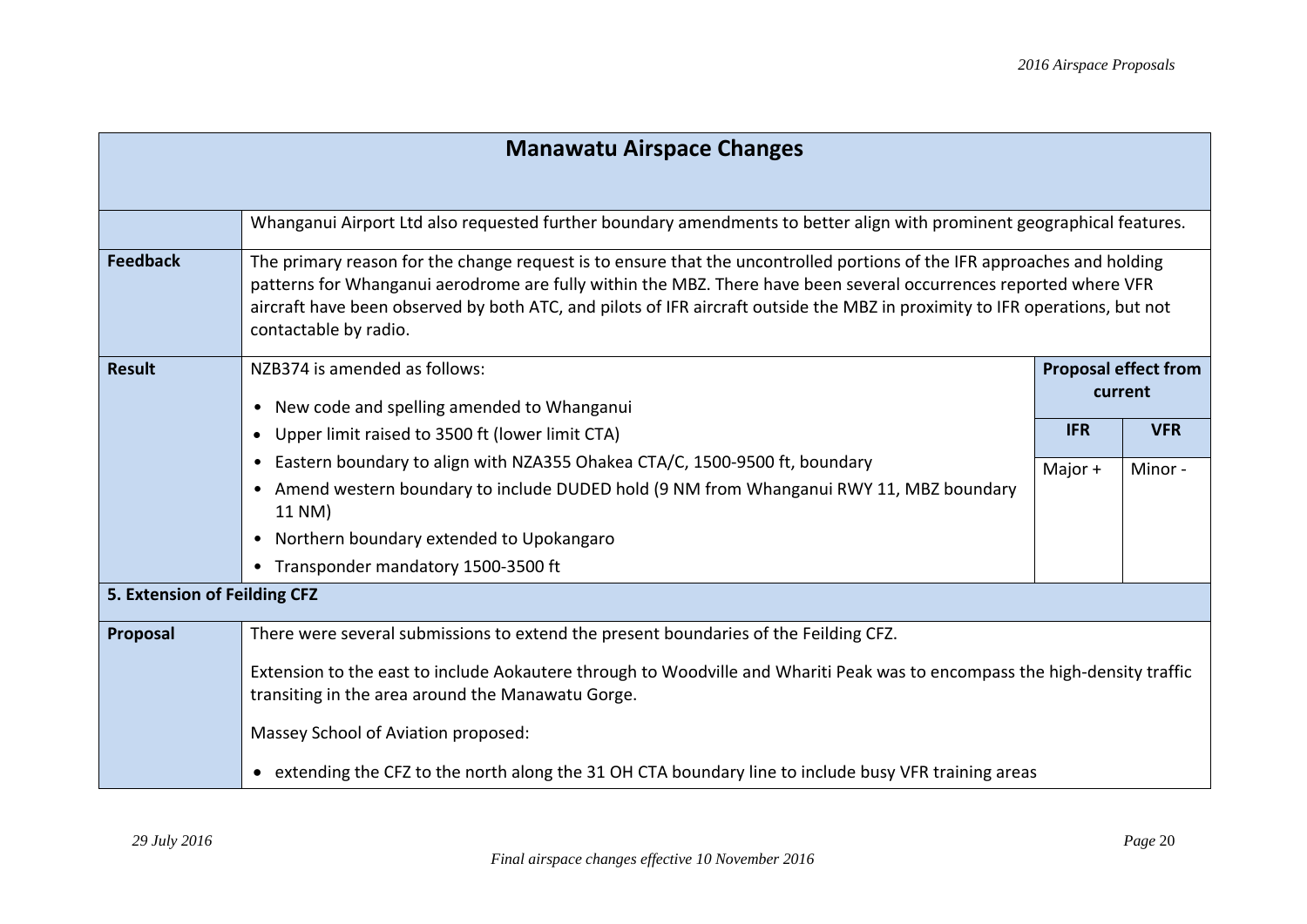| <b>Manawatu Airspace Changes</b>                 |                                                                                                                                                                                                                                |                                        |            |  |
|--------------------------------------------------|--------------------------------------------------------------------------------------------------------------------------------------------------------------------------------------------------------------------------------|----------------------------------------|------------|--|
|                                                  |                                                                                                                                                                                                                                |                                        |            |  |
|                                                  | • west to align with the Whanganui MBZ and new CFZ                                                                                                                                                                             |                                        |            |  |
|                                                  | raise the upper limit to the lower limit of controlled airspace<br>$\bullet$                                                                                                                                                   |                                        |            |  |
|                                                  | re-name the CFZ to Rangitikei. This would better differentiate between the aircraft operating in the vicinity of Feilding<br>aerodrome and those operating further afield.                                                     |                                        |            |  |
| <b>Feedback</b>                                  | There were no objections to the proposed extensions.                                                                                                                                                                           |                                        |            |  |
| <b>Result</b>                                    | Feilding CFZ is disestablished and new Rangitikei CFZ established as proposed by Massey.                                                                                                                                       | <b>Proposal effect from</b>            |            |  |
|                                                  | New upper limit of lower level of controlled airspace.                                                                                                                                                                         |                                        | current    |  |
|                                                  |                                                                                                                                                                                                                                | <b>IFR</b>                             | <b>VFR</b> |  |
|                                                  |                                                                                                                                                                                                                                | N/A                                    | Major $+$  |  |
| 6. Establishment of new CFZ around Whanganui MBZ |                                                                                                                                                                                                                                |                                        |            |  |
| Proposal                                         | Massey proposed establishment of new "River" CFZ around the Whanganui MBZ, on the same frequency as the MBZ.                                                                                                                   |                                        |            |  |
|                                                  | As per the Rangitikei CFZ - the use of the same frequency but different call sign would differentiate between aircraft<br>operating in the vicinity of Whanganui aerodrome and in the MBZ from those operating further afield. |                                        |            |  |
|                                                  |                                                                                                                                                                                                                                |                                        |            |  |
| <b>Feedback</b>                                  | Whanganui Airport Ltd expressed concern regarding traffic on the same frequency but using different station identifiers.                                                                                                       |                                        |            |  |
|                                                  | CAA addressed this concern and this particular airspace arrangement is successfully used elsewhere in New Zealand in the                                                                                                       |                                        |            |  |
|                                                  | 2016 Manawatu Airspace Review - Final airspace changes document dated 12 April 2016.                                                                                                                                           |                                        |            |  |
| <b>Result</b>                                    | New River CFZ is established as proposed by Massey School of Aviation.                                                                                                                                                         | <b>Proposal effect from</b><br>current |            |  |
|                                                  |                                                                                                                                                                                                                                |                                        |            |  |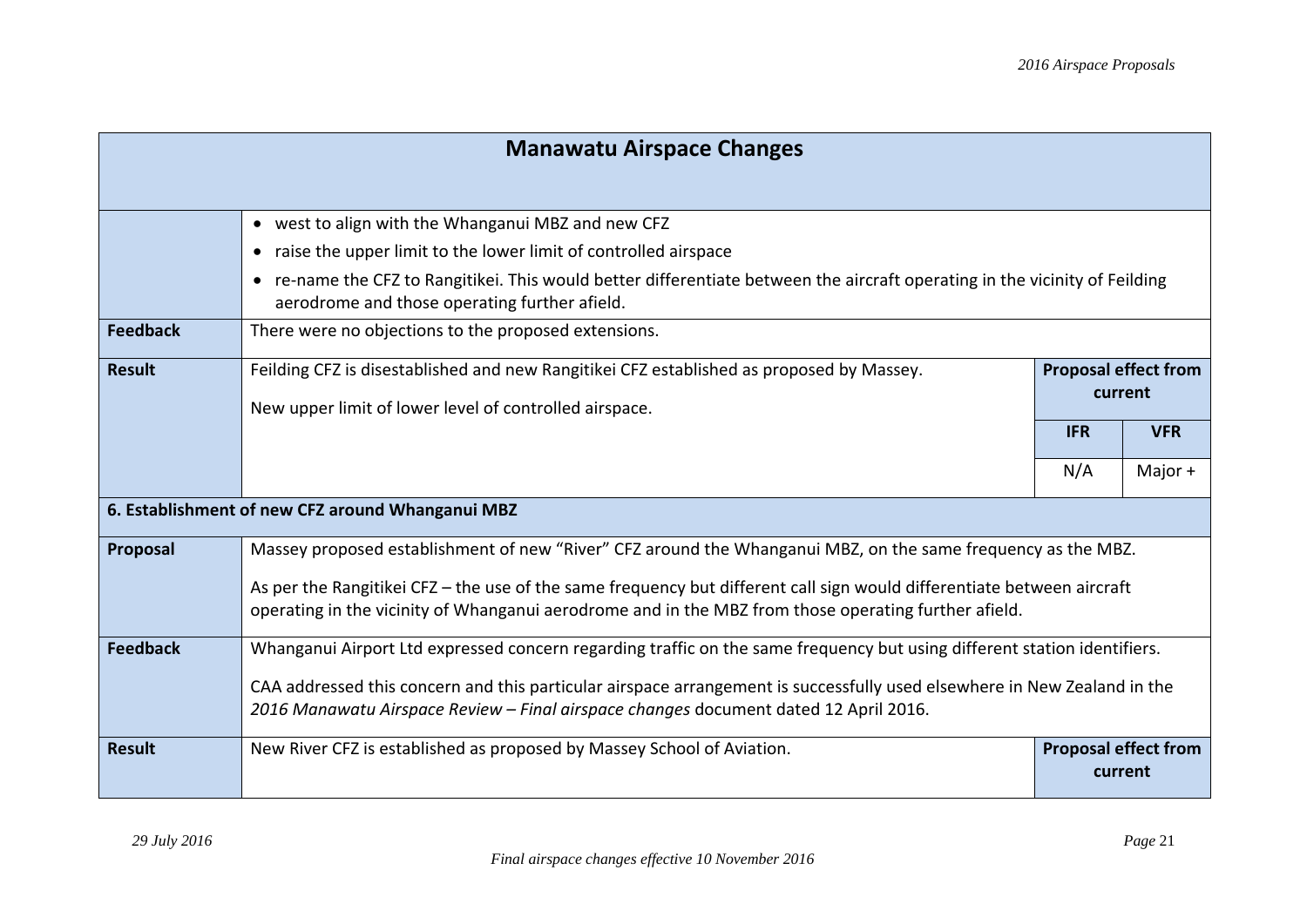| <b>Manawatu Airspace Changes</b> |                                                                                                                                                                                                                                                                                                                                                                                                                                                                                                                                                                                                                                                                                                                                                                                                                                                                                                                                                                                                                                                            |            |            |  |
|----------------------------------|------------------------------------------------------------------------------------------------------------------------------------------------------------------------------------------------------------------------------------------------------------------------------------------------------------------------------------------------------------------------------------------------------------------------------------------------------------------------------------------------------------------------------------------------------------------------------------------------------------------------------------------------------------------------------------------------------------------------------------------------------------------------------------------------------------------------------------------------------------------------------------------------------------------------------------------------------------------------------------------------------------------------------------------------------------|------------|------------|--|
|                                  |                                                                                                                                                                                                                                                                                                                                                                                                                                                                                                                                                                                                                                                                                                                                                                                                                                                                                                                                                                                                                                                            |            |            |  |
|                                  | The upper limit is the lower level of controlled airspace.                                                                                                                                                                                                                                                                                                                                                                                                                                                                                                                                                                                                                                                                                                                                                                                                                                                                                                                                                                                                 | <b>IFR</b> | <b>VFR</b> |  |
|                                  | The eastern boundary of the Taranaki CFZ is amended to align with the boundary of River CFZ.                                                                                                                                                                                                                                                                                                                                                                                                                                                                                                                                                                                                                                                                                                                                                                                                                                                                                                                                                               | Minor +    | Minor +    |  |
|                                  | 7. Designation of new GAA over the Puketoi Ranges                                                                                                                                                                                                                                                                                                                                                                                                                                                                                                                                                                                                                                                                                                                                                                                                                                                                                                                                                                                                          |            |            |  |
| Proposal                         | Hawkes Bay Hang Gliding and Paragliding Club made a submission for the establishment of a new GAA east of the<br>Tararua/Ruahine ranges in the south Hawkes Bay/north Wairarapa area. The GAA is requested to enable extended cross<br>country hang glider and paraglider flights from southern Hawkes Bay to the Wairarapa when weather conditions are<br>favourable.                                                                                                                                                                                                                                                                                                                                                                                                                                                                                                                                                                                                                                                                                     |            |            |  |
| <b>Feedback</b>                  | The original request was for all of the eastern portion of NZA346, east of the Manawatu Gorge from 16 to 28 NM Palmerston<br>North.<br>Following assessment by Airways of the impact on IFR operations to and from Palmerston North aerodrome the following<br>potential issues were identified:<br>PM – WEBER track often used by low level flights passes through the northern part of this area<br>$\bullet$<br>UVUSI hold would not be available below 7000 ft<br>$\bullet$<br>Palmerston North RWY 07 departures on PM070R would be not be contained<br>Increased controller workload to ensure controlled flights kept 2 NM from boundary of the GAA.<br>$\bullet$<br>With the introduction of PBN procedures and other airspace changes, Airways requested that further work be made to<br>determine the likely effect of the requested GAA once these new procedures have been in place for a period of time.<br>In the meantime, Airways proposed an interim solution to the southern half of the requested GAA being established in<br>November. |            |            |  |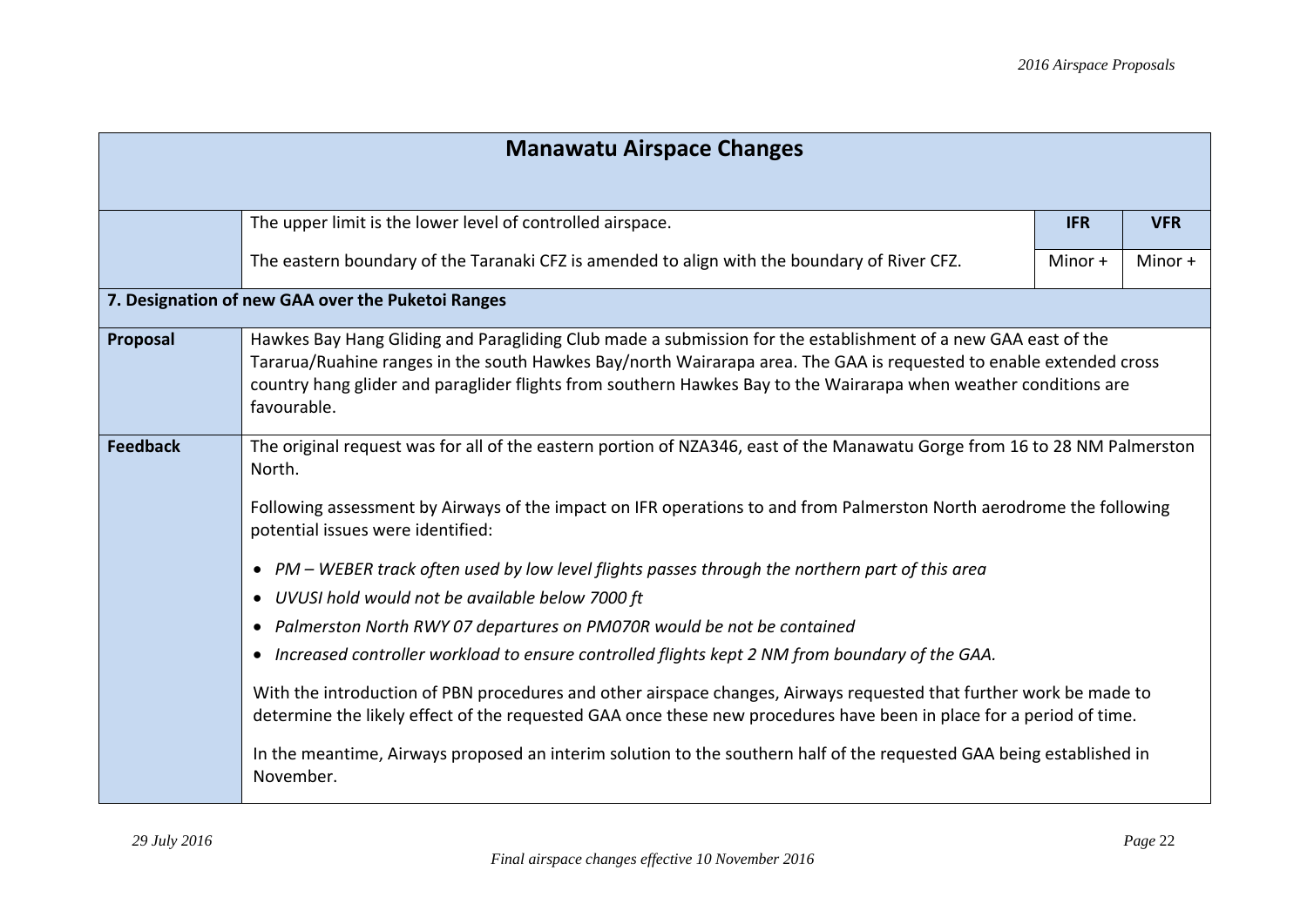| <b>Manawatu Airspace Changes</b> |                                                                                                                                                                                                                                               |                                        |            |  |
|----------------------------------|-----------------------------------------------------------------------------------------------------------------------------------------------------------------------------------------------------------------------------------------------|----------------------------------------|------------|--|
|                                  |                                                                                                                                                                                                                                               |                                        |            |  |
|                                  | The Hawkes Bay Hang Gliding and Paragliding Club accepted this proposal as an interim solution until such time the PBN has<br>been introduced and fully evaluated to determine how much further the GAA boundaries can be moved to the north. |                                        |            |  |
| <b>Result</b>                    | New GAA NZG551 Puketoi is designated, 4500 ft - 6500 ft, active during daylight hours by ATC<br>approval.                                                                                                                                     | <b>Proposal effect from</b><br>current |            |  |
|                                  |                                                                                                                                                                                                                                               | <b>IFR</b>                             | <b>VFR</b> |  |
|                                  |                                                                                                                                                                                                                                               | Nil                                    | Minor +    |  |
|                                  | 8. Disestablishment of NZG673 Kapiti Coast                                                                                                                                                                                                    |                                        |            |  |
| Proposal                         | Air Nelson submission requested that as gliding operations will be ceasing from Paraparaumu aerodrome in 2016, NZG673<br>should be disestablished due to the impact on IFR aircraft operations.                                               |                                        |            |  |
| <b>Feedback</b>                  | There were no requests received to retain the GAA.                                                                                                                                                                                            |                                        |            |  |
| <b>Result</b>                    | NZG673 is disestablished.                                                                                                                                                                                                                     | <b>Proposal effect from</b><br>current |            |  |
|                                  |                                                                                                                                                                                                                                               | <b>IFR</b>                             | <b>VFR</b> |  |
|                                  |                                                                                                                                                                                                                                               | Minor +                                | Nil        |  |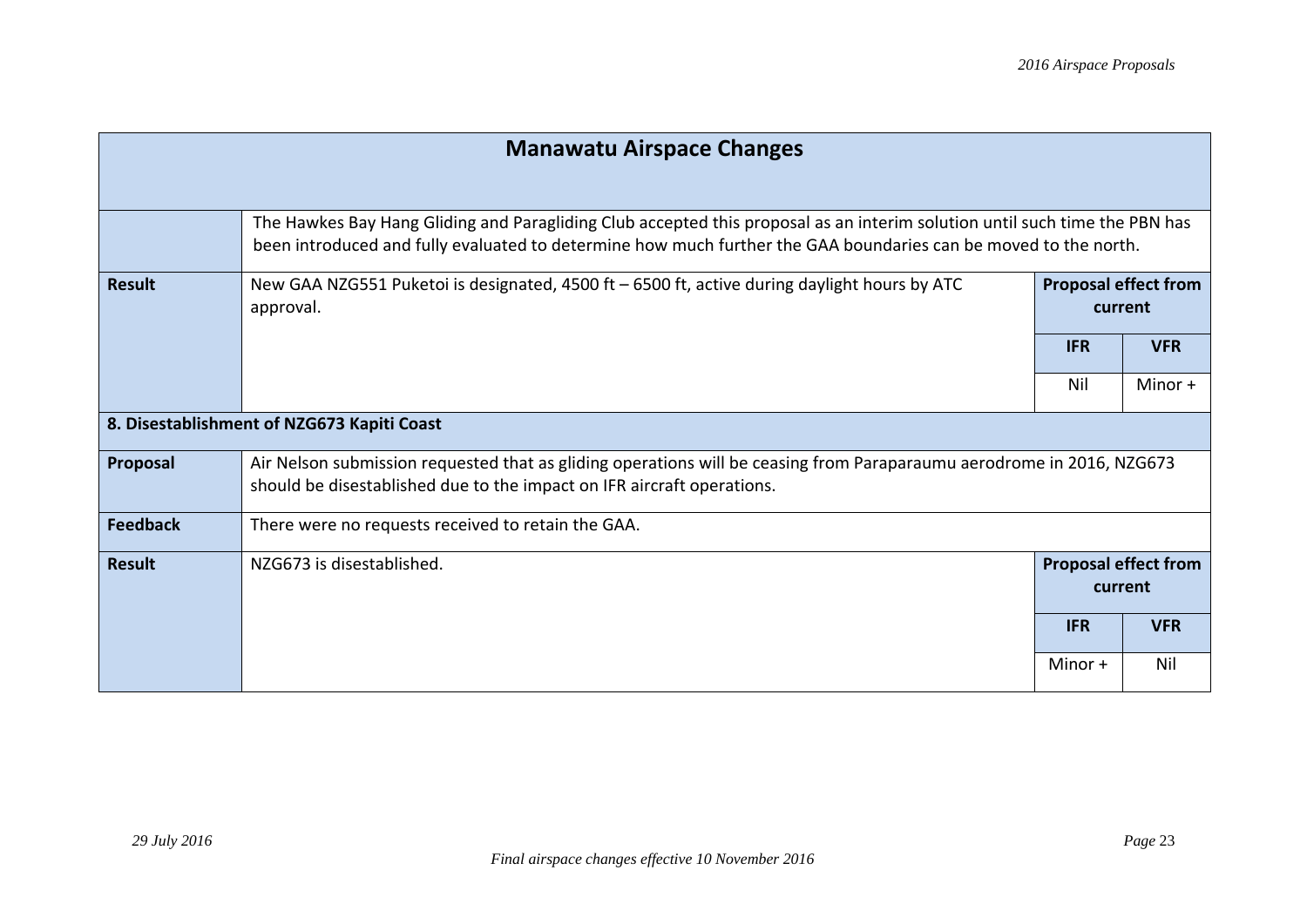### **Other airspace changes**

For earlier consultation, development and details of the final changes, refer to the documents published on the CAA web site – 2016 Other Airspace Consultation page – http://www.caa.govt.nz/airspace/2016\_other\_airspace.html

This section summarises the submissions received in relation to the user consultation documents:

|    | 2016 Other Airspace Consultation                                         | <b>Consultation closed</b> |
|----|--------------------------------------------------------------------------|----------------------------|
| 1. | Queenstown CTR amendments                                                | 14 April 2016              |
| 2. | Proposed common frequency zone - Masterton                               | 17 March 2016              |
| 3. | Proposed amendment to control area boundary west of Queenstown           | 25 February 2016           |
| 4. | Proposed Central Otago General Aviation Area                             | 25 February 2016           |
| 5. | Proposed amendment to Auckland CTR                                       | 25 February 2016           |
| 6. | Queenstown and Invercargill - proposed amendments to controlled airspace | 25 February 2016           |
| 7. | Proposed amendment to Nelson CTA                                         | 25 February 2016           |
| 8. | Proposal for designation of permanent danger area at Middlemarch         | 25 February 2016           |
| 9. | Proposed amendment to boundary of control area – south of New Plymouth   | 25 February 2016           |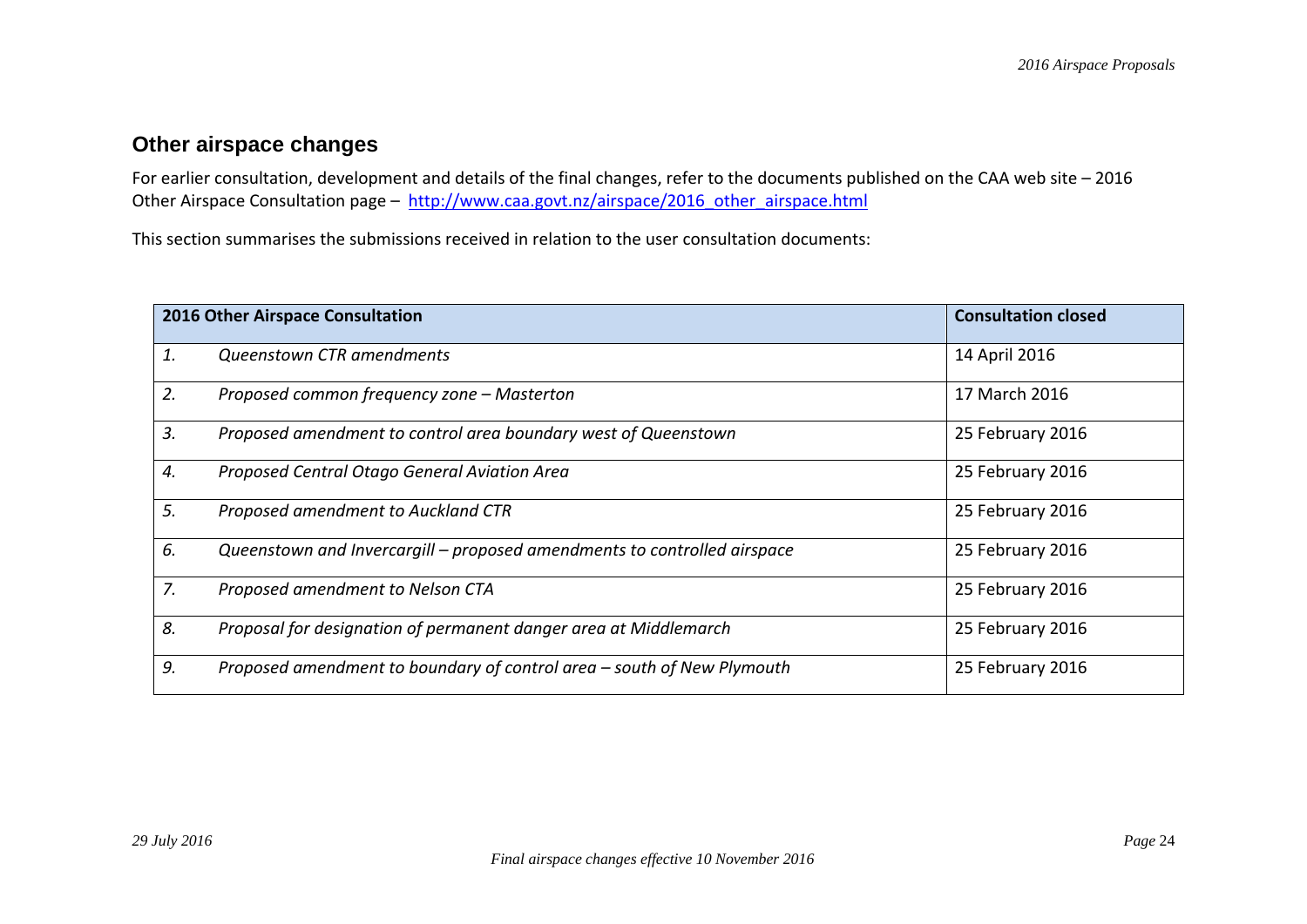| <b>2016 Other Airspace Changes</b> |  |
|------------------------------------|--|
|------------------------------------|--|

| 1. Queenstown CTR amendments |                                                                                                                                                                                                                                                                                                               |                                        |            |
|------------------------------|---------------------------------------------------------------------------------------------------------------------------------------------------------------------------------------------------------------------------------------------------------------------------------------------------------------|----------------------------------------|------------|
| Proposal                     | The change of airspace classification of Queenstown controlled airspace from Class D to Class C necessitates minor boundary<br>amendments to NZG753 Crown Terrace to provide suitable containment of the RWY 23 RNP-AR approach.                                                                              |                                        |            |
| <b>Feedback</b>              | Agreed to by the users. However, realignment of the southern boundary would require an amendment to the north-eastern<br>boundary of NZG757 Arrow Junction to enable hang gliders/paragliders to access the landing site alongside SH6.                                                                       |                                        |            |
| <b>Result</b>                | Southern boundary of NZG753 moved to follow ridgeline to provide a minimum of 0.5 NM buffer from<br>the RWY 23 RNP-AR approach.                                                                                                                                                                               | <b>Proposal effect</b><br>from current |            |
|                              | NZG758 north-eastern boundary extended.                                                                                                                                                                                                                                                                       | <b>IFR</b>                             | <b>VFR</b> |
|                              |                                                                                                                                                                                                                                                                                                               | Minor $+$                              | Nil        |
|                              | 2. Proposed CFZ at Masterton aerodrome                                                                                                                                                                                                                                                                        |                                        |            |
| Proposal                     | Hood User Group requested the establishment of a CFZ, 10 NM radius centred on Masterton aerodrome from surface to<br>9500 ft. The purpose of the request was to ensure aircraft in the vicinity of Masterton were on the appropriate frequency to<br>hear radio calls associated with parachuting operations. |                                        |            |
|                              | The request has been made to primarily facilitate parachute operations at Masterton aerodrome. The reasons stated in the<br>support of the application are:                                                                                                                                                   |                                        |            |
|                              | 1. Concern that transiting aircraft, which may be flying overhead Masterton aerodrome or its environs above 3000 ft<br>AGL (as recommended in AIP – ENR 1.1 para 6.2.2) remain on FISCOM frequency instead of transmitting a position                                                                         |                                        |            |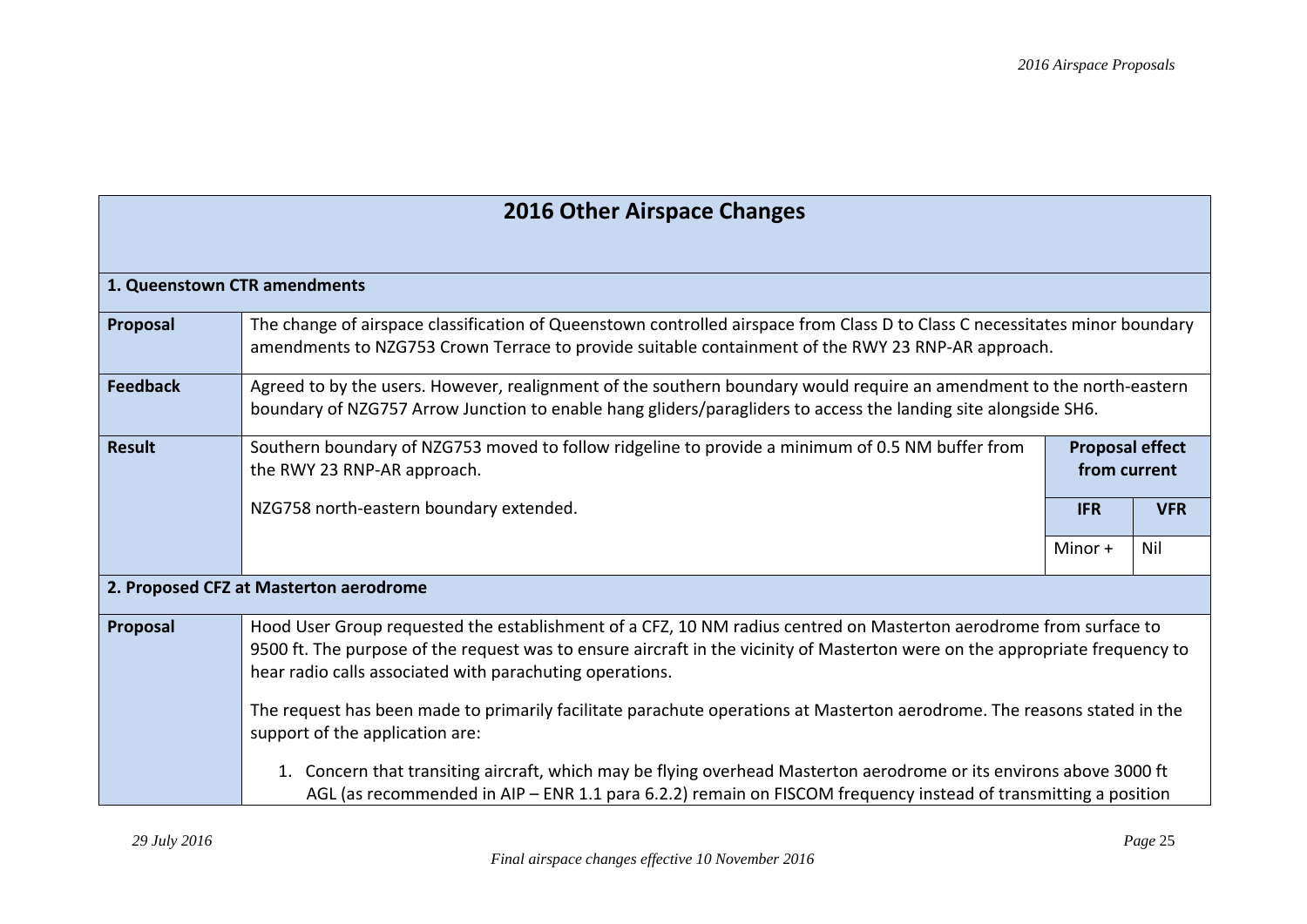|                                                     | <b>2016 Other Airspace Changes</b>                                                                                                                                                                                                                                                                                                                                                                                                                                                                                                                                                                                                                                                                                                                                                                                                                                                                                                                                        |                                                                                  |  |
|-----------------------------------------------------|---------------------------------------------------------------------------------------------------------------------------------------------------------------------------------------------------------------------------------------------------------------------------------------------------------------------------------------------------------------------------------------------------------------------------------------------------------------------------------------------------------------------------------------------------------------------------------------------------------------------------------------------------------------------------------------------------------------------------------------------------------------------------------------------------------------------------------------------------------------------------------------------------------------------------------------------------------------------------|----------------------------------------------------------------------------------|--|
|                                                     | report on the aerodrome frequency;<br>2. Reduction of the volume of radio traffic heard by pilots of parachute aircraft when operating at altitude i.e. hearing<br>radio calls from all over New Zealand instead of just for Masterton aerodrome                                                                                                                                                                                                                                                                                                                                                                                                                                                                                                                                                                                                                                                                                                                          |                                                                                  |  |
| <b>Feedback</b>                                     | Establishment of a CFZ was supported by six submitters. Several suggested that the CFZ area be expanded significantly.<br>Two submissions were received opposing the establishment of the CFZ.<br>The relocation of the Wellington Gliding Club from Pararparaumu to Papawai aerodrome, east of Greytown, has resulted in<br>the founding of the Greytown Soaring Centre (GSC) and planned increase in gliding operations within the Wairarapa.<br>GSC do not agree to be within the CFZ because of the need to have a discrete aerodrome frequency for glider winch<br>operations at Papawai. Glider traffic volumes, currently 16-20 flights on Saturdays and Sundays which are forecast to increase<br>over the next two years, and their associated radio calls, would pose a considerable intrusion to parachute operation radio<br>calls, potentially causing multiple transmission conflicts and reducing communication clarity of two safety-critical operations. |                                                                                  |  |
| <b>Result</b>                                       | Establishment of a CFZ has been delayed to enable Hood User Group to consult with GSC and other users<br>and develop a more comprehensive design.                                                                                                                                                                                                                                                                                                                                                                                                                                                                                                                                                                                                                                                                                                                                                                                                                         | <b>Proposal effect</b><br>from current<br><b>IFR</b><br><b>VFR</b><br>N/A<br>N/A |  |
| 3. Amendments to upper level CTA west of Queenstown |                                                                                                                                                                                                                                                                                                                                                                                                                                                                                                                                                                                                                                                                                                                                                                                                                                                                                                                                                                           |                                                                                  |  |
| Proposal                                            | Airways Corporation of New Zealand submitted a petition to amend the boundary of NZA949 (CTA/C, lower limit FL175) and<br>NZA946 (CTA/C, lower limit FL285) by 15 NM southwards to enable area controllers to vector trans-Tasman IFR arrivals and                                                                                                                                                                                                                                                                                                                                                                                                                                                                                                                                                                                                                                                                                                                        |                                                                                  |  |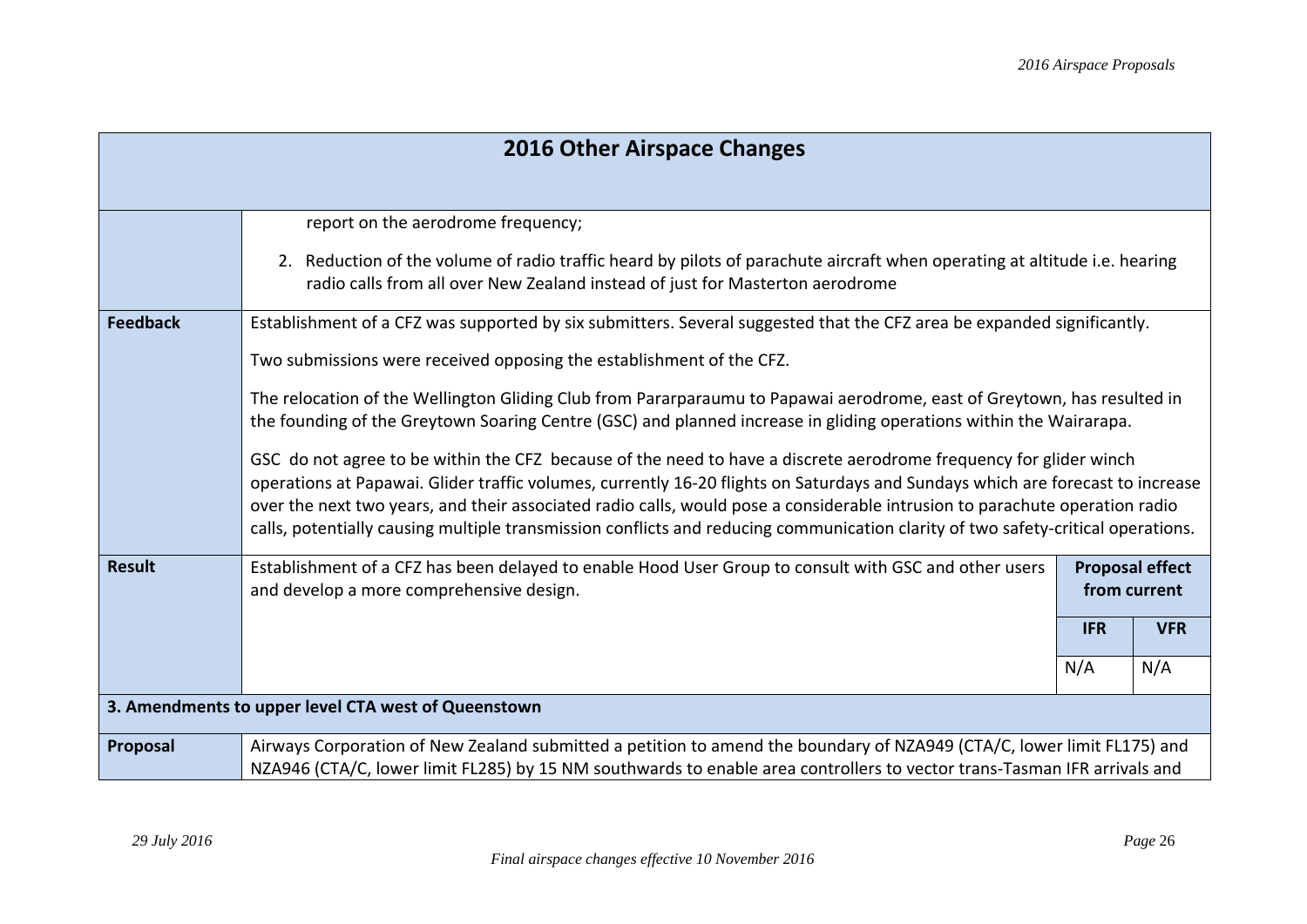| <b>2016 Other Airspace Changes</b> |                                                                                                                                                                                                                                                                                                                                |            |                                        |  |  |
|------------------------------------|--------------------------------------------------------------------------------------------------------------------------------------------------------------------------------------------------------------------------------------------------------------------------------------------------------------------------------|------------|----------------------------------------|--|--|
|                                    |                                                                                                                                                                                                                                                                                                                                |            |                                        |  |  |
|                                    | departures for Queenstown to provide a more efficient flow of traffic.                                                                                                                                                                                                                                                         |            |                                        |  |  |
| <b>Feedback</b>                    | There were two submissions received supporting the proposal and one from Gliding NZ opposing the change.                                                                                                                                                                                                                       |            |                                        |  |  |
| <b>Result</b>                      | There are significant benefits and efficiencies to be gained by exploiting surveillance in this area made<br>possible by MLAT technology not previously available. This features reduced separations between<br>international airline traffic operating at medium to high flight levels mitigated by using off track vectoring |            | <b>Proposal effect</b><br>from current |  |  |
|                                    | above minimum radar vector altitude for level changes, and more direct routing with surveillance.                                                                                                                                                                                                                              | <b>IFR</b> | <b>VFR</b>                             |  |  |
|                                    | There was no evidence provided which indicated non-airline operators would be disadvantaged by this<br>change.                                                                                                                                                                                                                 | Minor +    | Nil                                    |  |  |
|                                    | The boundary between the CTAs is moved as requested.                                                                                                                                                                                                                                                                           |            |                                        |  |  |
| 4. New Central Otago GAA           |                                                                                                                                                                                                                                                                                                                                |            |                                        |  |  |
| Proposal                           | Gliding New Zealand applied for the establishment of a new GAA over Central Otago, from 13,500 ft to FL175. The boundaries<br>would be aligned with:                                                                                                                                                                           |            |                                        |  |  |
|                                    | northern boundary - NZG957 Omarama, 13,500 ft to FL175, active by notification to ATC;<br>$\bullet$                                                                                                                                                                                                                            |            |                                        |  |  |
|                                    | north-eastern corner - NZG955 Waitaki, 13,500 ft to FL175, active by ATC approval;                                                                                                                                                                                                                                             |            |                                        |  |  |
|                                    | • eastern boundary - NZG954 Ranfurly, 13,500 ft to FL175, active by ATC approval;                                                                                                                                                                                                                                              |            |                                        |  |  |
|                                    | • western boundary of Christchurch CTA/C, lower limit 13,500 ft.                                                                                                                                                                                                                                                               |            |                                        |  |  |
| <b>Feedback</b>                    | There was one submission received supporting the proposal.                                                                                                                                                                                                                                                                     |            |                                        |  |  |
|                                    | Mount Cook Airlines expressed concern that this area would significantly affect ATR operations to and from Queenstown                                                                                                                                                                                                          |            |                                        |  |  |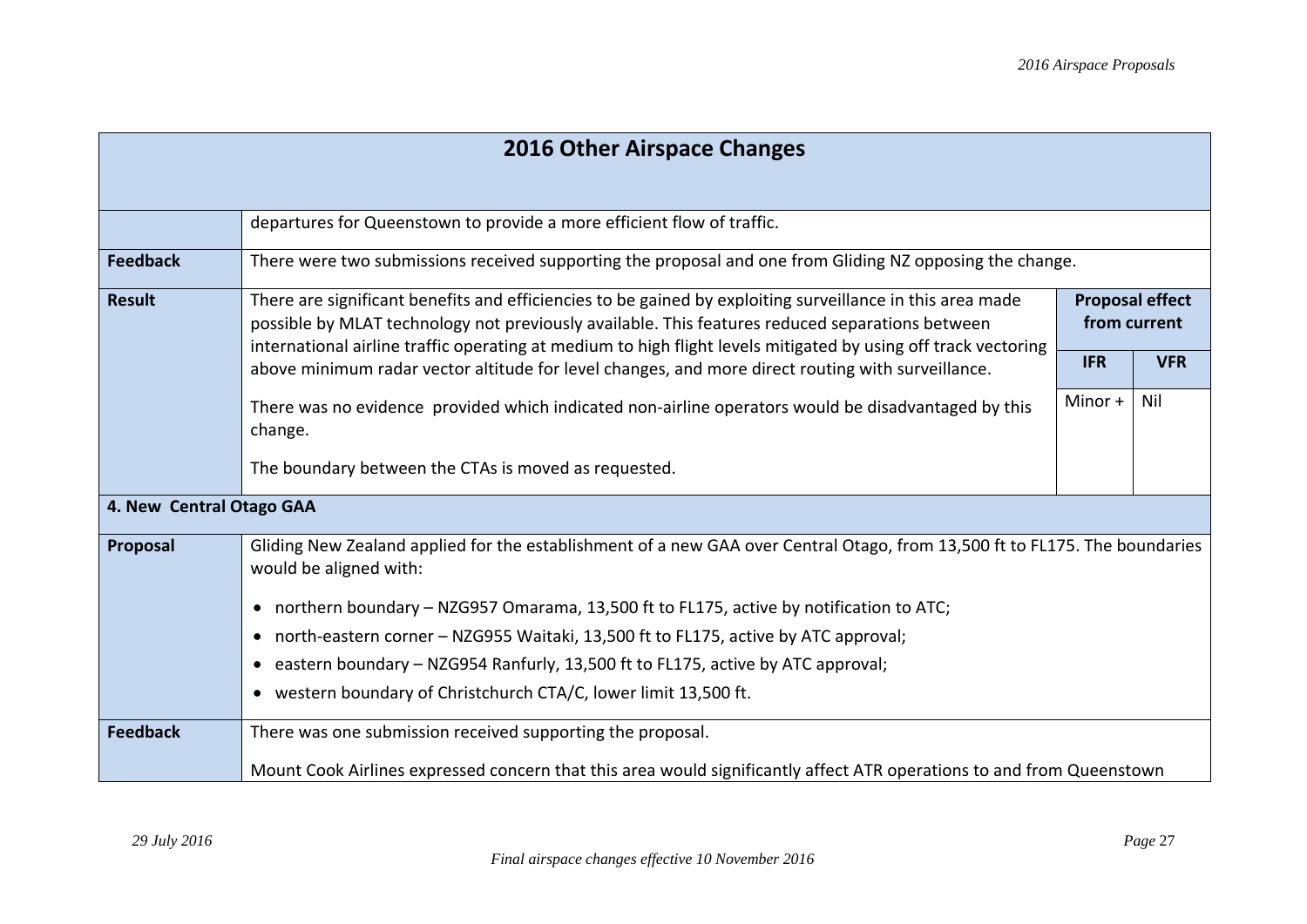| <b>2016 Other Airspace Changes</b> |                                                                                                                                                                                                                                                                                                                                                                                 |            |                                        |  |
|------------------------------------|---------------------------------------------------------------------------------------------------------------------------------------------------------------------------------------------------------------------------------------------------------------------------------------------------------------------------------------------------------------------------------|------------|----------------------------------------|--|
|                                    |                                                                                                                                                                                                                                                                                                                                                                                 |            |                                        |  |
|                                    | aerodrome, especially if the other GAAs to the north were active at the same time.                                                                                                                                                                                                                                                                                              |            |                                        |  |
|                                    | A full assessment of the airspace design in relation to affected instrument flight procedures was made by GroupEAD. Of the<br>32 procedures assessed, only 10 would be laterally separated.                                                                                                                                                                                     |            |                                        |  |
| <b>Result</b>                      | The subsequent re-design of the proposed GAA to ensure that there was little or no negative effect on<br>the affected instrument flight procedures would have resulted in a substantially reduced area to that                                                                                                                                                                  |            | <b>Proposal effect</b><br>from current |  |
|                                    | requested.                                                                                                                                                                                                                                                                                                                                                                      | <b>IFR</b> | <b>VFR</b>                             |  |
|                                    | Because the completed assessment was received at the beginning of April 2016, there was insufficient                                                                                                                                                                                                                                                                            | N/A        | N/A                                    |  |
|                                    | time to re-design the GAA to meet both Gliding New Zealand and operator needs before the cut-off for<br>publication on the VNC in late April.                                                                                                                                                                                                                                   |            |                                        |  |
|                                    | This request is held over for further development and possible implementation in November 2017.                                                                                                                                                                                                                                                                                 |            |                                        |  |
|                                    | 5. Amendment to Auckland CTR boundaries                                                                                                                                                                                                                                                                                                                                         |            |                                        |  |
| Proposal                           | One of the first areas reviewed under 2014-2016 Airspace Review plan was the Auckland region airspace. One of the aims of<br>the review is to assess if existing controlled airspace remains fit-for-purpose. Changes to instrument flight paths and<br>procedures may have meant that areas of controlled airspace are no longer required to protect the amended flight paths. |            |                                        |  |
|                                    | Due to time constraints, a thorough review of the Auckland and Whenuapai CTRs was unable to be completed in time to<br>include any changes with the 2014 visual navigation chart update.                                                                                                                                                                                        |            |                                        |  |
|                                    | Airways have now completed the review of the Auckland CTR and submitted a petition to reduce the size of the CTR.                                                                                                                                                                                                                                                               |            |                                        |  |
| <b>Feedback</b>                    | There were two submissions received $-$ one of which supported the proposal.                                                                                                                                                                                                                                                                                                    |            |                                        |  |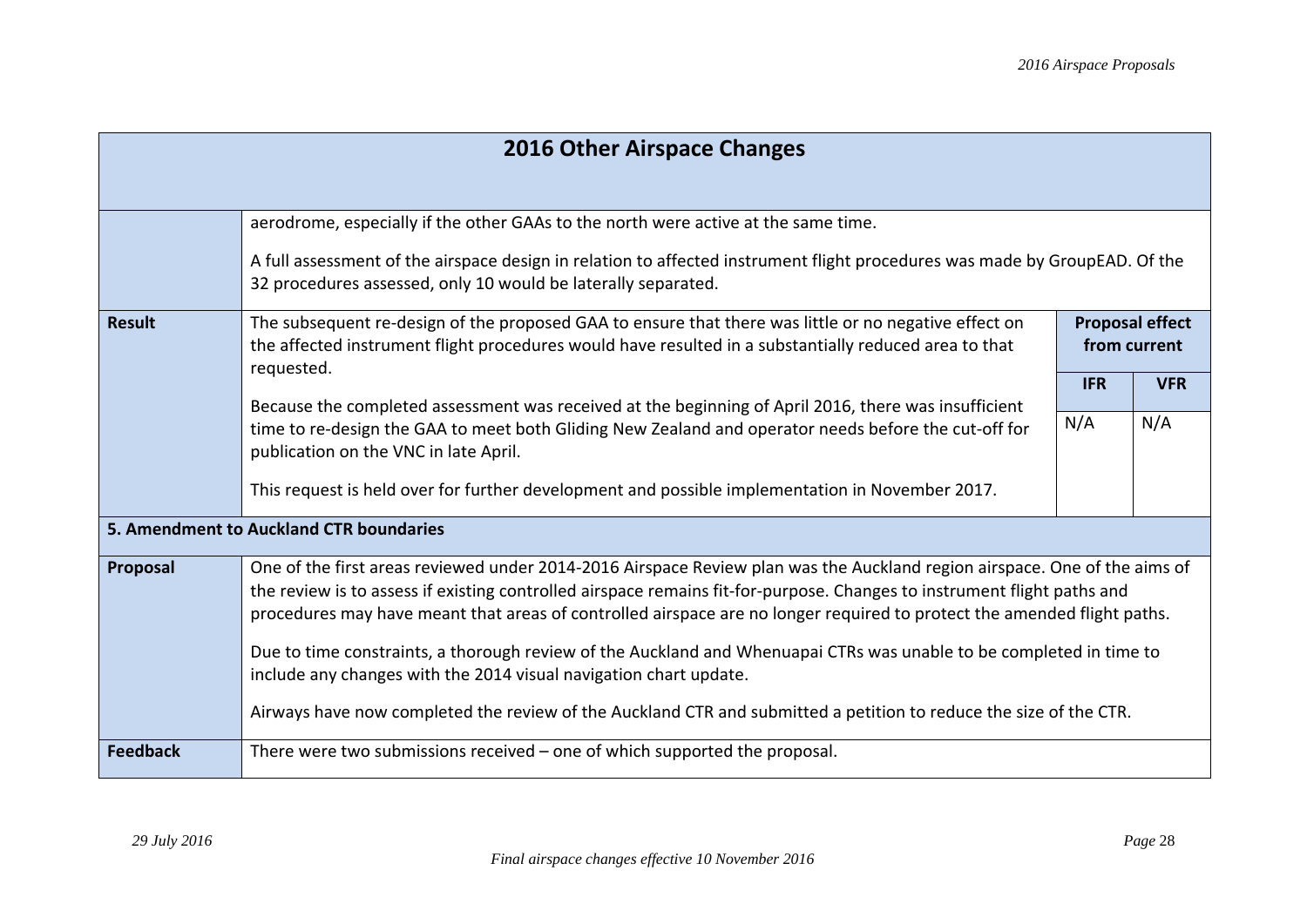| <b>2016 Other Airspace Changes</b> |                                                                                                                                                                                                                                                                                                                                                                                                                                                                          |                                        |            |  |
|------------------------------------|--------------------------------------------------------------------------------------------------------------------------------------------------------------------------------------------------------------------------------------------------------------------------------------------------------------------------------------------------------------------------------------------------------------------------------------------------------------------------|----------------------------------------|------------|--|
|                                    | An airline operator expressed the following concerns:                                                                                                                                                                                                                                                                                                                                                                                                                    |                                        |            |  |
|                                    | 1. The edges of the control zone will not coincide with identifiable features which could lead to a greater number of<br>airspace incursions from VFR traffic, potentially compromising separation.<br>2. The eastern and western ends of the boundary will move in closer to the ends of the RWY. Traffic outside controlled<br>airspace could be only 750' (or less) below us  at the eastern end and 620' at the western end when we're on an<br>instrument approach. |                                        |            |  |
| <b>Result</b>                      | Designing controlled airspace boundaries uses a different criteria to standards used for the application<br>separation between aircraft.                                                                                                                                                                                                                                                                                                                                 | <b>Proposal effect</b><br>from current |            |  |
|                                    | There is a 2 NM buffer applied from the nominal track of an IFR flight when determining the boundary of<br>controlled airspace. Applying a further buffer does not ensure that CTRs meet the criteria of being as                                                                                                                                                                                                                                                        | <b>IFR</b>                             | <b>VFR</b> |  |
|                                    | small as practicable to protect the instrument flight paths as required in rule 71.55(b).                                                                                                                                                                                                                                                                                                                                                                                | None                                   | Minor +    |  |
|                                    | Potential wake turbulence from aircraft operating within controlled airspace, 500 ft above the lower<br>limit, potentially flying over aircraft outside controlled airspace is an existing situation throughout New<br>Zealand.                                                                                                                                                                                                                                          |                                        |            |  |
|                                    | The existing VRPs on the Auckland CTR boundary will remain; but will now be outside the CTR.                                                                                                                                                                                                                                                                                                                                                                             |                                        |            |  |
|                                    | The current eastern boundary of the Auckland CTR does not follow any identifiable ground feature, as<br>well as other boundary lines of the CTR.                                                                                                                                                                                                                                                                                                                         |                                        |            |  |
|                                    | The Auckland CTR boundaries are amended as detailed in the petition from Airways.                                                                                                                                                                                                                                                                                                                                                                                        |                                        |            |  |
|                                    | 6. Amendments to Queenstown and Invercargill CTA, Invercargill CTR                                                                                                                                                                                                                                                                                                                                                                                                       |                                        |            |  |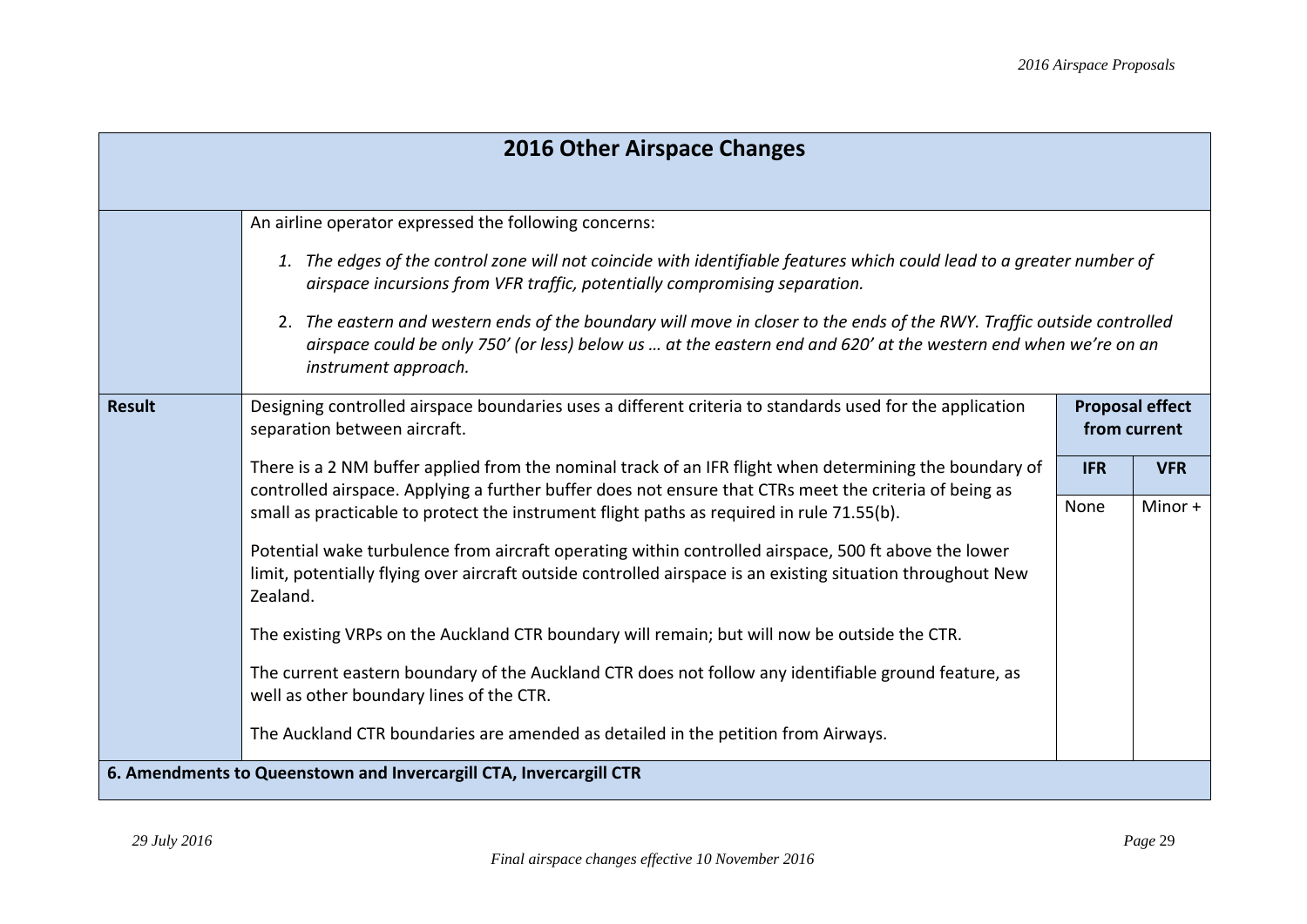|                 | <b>2016 Other Airspace Changes</b>                                                                                                                                                                                                                                                                       |  |  |
|-----------------|----------------------------------------------------------------------------------------------------------------------------------------------------------------------------------------------------------------------------------------------------------------------------------------------------------|--|--|
|                 |                                                                                                                                                                                                                                                                                                          |  |  |
| Proposal        | Queenstown controlled airspace was comprehensively re-designed in 2012 in conjunction with the implementation of new<br>PBN procedures. Ongoing review of amended controlled airspace in the region to ensure that it adequately protects<br>instrument flight paths and procedures has been undertaken. |  |  |
|                 | Airways Corporation of New Zealand (Airways) submitted a petition to CAA to amend:                                                                                                                                                                                                                       |  |  |
|                 | • enroute controlled airspace between Queenstown and Invercargill aerodromes;                                                                                                                                                                                                                            |  |  |
|                 | • the terminal CTAs surrounding Invercargill aerodrome; and                                                                                                                                                                                                                                              |  |  |
|                 | • reduce the size of the Invercargill CTR.                                                                                                                                                                                                                                                               |  |  |
|                 | Full details of the proposal are available on the CAA web site Airspace Review page - 2016 Other Airspace Consultation<br>(http://www.caa.govt.nz/airspace/2016 other airspace.html).                                                                                                                    |  |  |
| <b>Feedback</b> | There were 14 submissions received.                                                                                                                                                                                                                                                                      |  |  |
|                 | Four were from airline operators in favour of the proposal.                                                                                                                                                                                                                                              |  |  |
|                 | The remaining submissions were from the gliding sector opposing the proposal.                                                                                                                                                                                                                            |  |  |
|                 | The primary area of concern is the lowering of controlled airspace from 13,500 ft to 9500 ft in the Nevis Valley area and the<br>effect on glider operations.                                                                                                                                            |  |  |
|                 | The amendment to the lower limit of controlled airspace from 9500 ft to 3500 ft in the Balclutha area also would require<br>gliders to obtain a clearance when operating from Balclutha aerodrome.                                                                                                       |  |  |
|                 | Some submitters asked why holding pattern protection areas were not able to be reduced for aircraft using PBN procedures<br>based on more accurate satellite navigation, thus reducing the volume of controlled airspace required.                                                                       |  |  |
|                 | CAA comment: Holding pattern containment area criteria for PBN procedures are specified in Doc 8168 Vol II, Section III                                                                                                                                                                                  |  |  |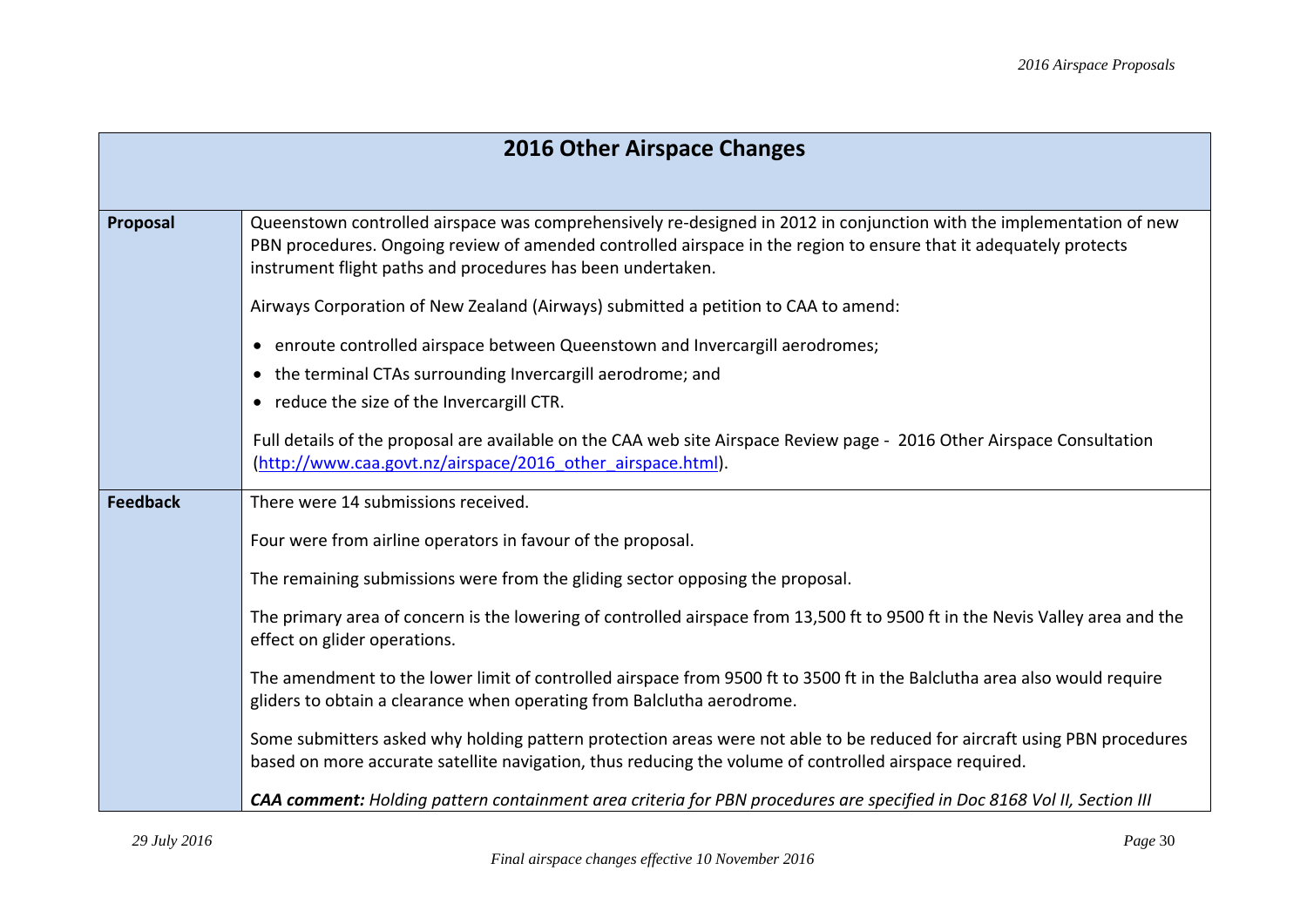| <b>2016 Other Airspace Changes</b> |                                                                                                                                                                                                                                                                                                                                            |            |            |
|------------------------------------|--------------------------------------------------------------------------------------------------------------------------------------------------------------------------------------------------------------------------------------------------------------------------------------------------------------------------------------------|------------|------------|
|                                    |                                                                                                                                                                                                                                                                                                                                            |            |            |
|                                    | Performance-Based Navigation Procedures, Chapter 7 Holding Procedures.                                                                                                                                                                                                                                                                     |            |            |
|                                    | The change of classification to Queenstown controlled airspace to Class C has required changes to the instrument procedures<br>for air traffic management. One change is that the SUNGU hold will be the same for RNAV GNSS and RNP-AR procedures.<br>However, this has a minimal effect the protection area.                              |            |            |
|                                    | There were suggestions made for alternative instrument flight paths. The procedures at Queenstown have been designed to<br>provide the optimum routing for terrain clearance (the primary purpose of instrument procedure design) and air traffic<br>management with consideration to separating arriving and departing flights by design. |            |            |
| <b>Result</b>                      | Scheduled passenger transport flights continue to increase at Queenstown, including turbo-prop aircraft<br><b>Proposal effect</b><br>from current<br>operations.                                                                                                                                                                           |            |            |
|                                    | The controlled airspace changes are designated as proposed.                                                                                                                                                                                                                                                                                | <b>IFR</b> | <b>VFR</b> |
|                                    | Airways are currently developing procedures to accommodate normal glider operations within controlled<br>airspace when requested.                                                                                                                                                                                                          | Major $+$  | Minor-     |
|                                    | If major glider competitions are planned and would require access to this area, this may be<br>accommodated by the designation of temporary GAA or other suitable special use airspace.                                                                                                                                                    |            |            |
| 7. Amendment to Nelson CTA         |                                                                                                                                                                                                                                                                                                                                            |            |            |
| Proposal                           | The Nelson VOR/DME will be relocated on 10 November 2016.                                                                                                                                                                                                                                                                                  |            |            |
|                                    | There are some current controlled airspace boundaries based on a 10 NM arc from the Nelson VOR/DME. These will remain<br>the same and definitions will be changed to reference the coordinates of the existing location.                                                                                                                   |            |            |
|                                    | However, the move has necessitated that replacement instrument approach and departure procedures be developed based                                                                                                                                                                                                                        |            |            |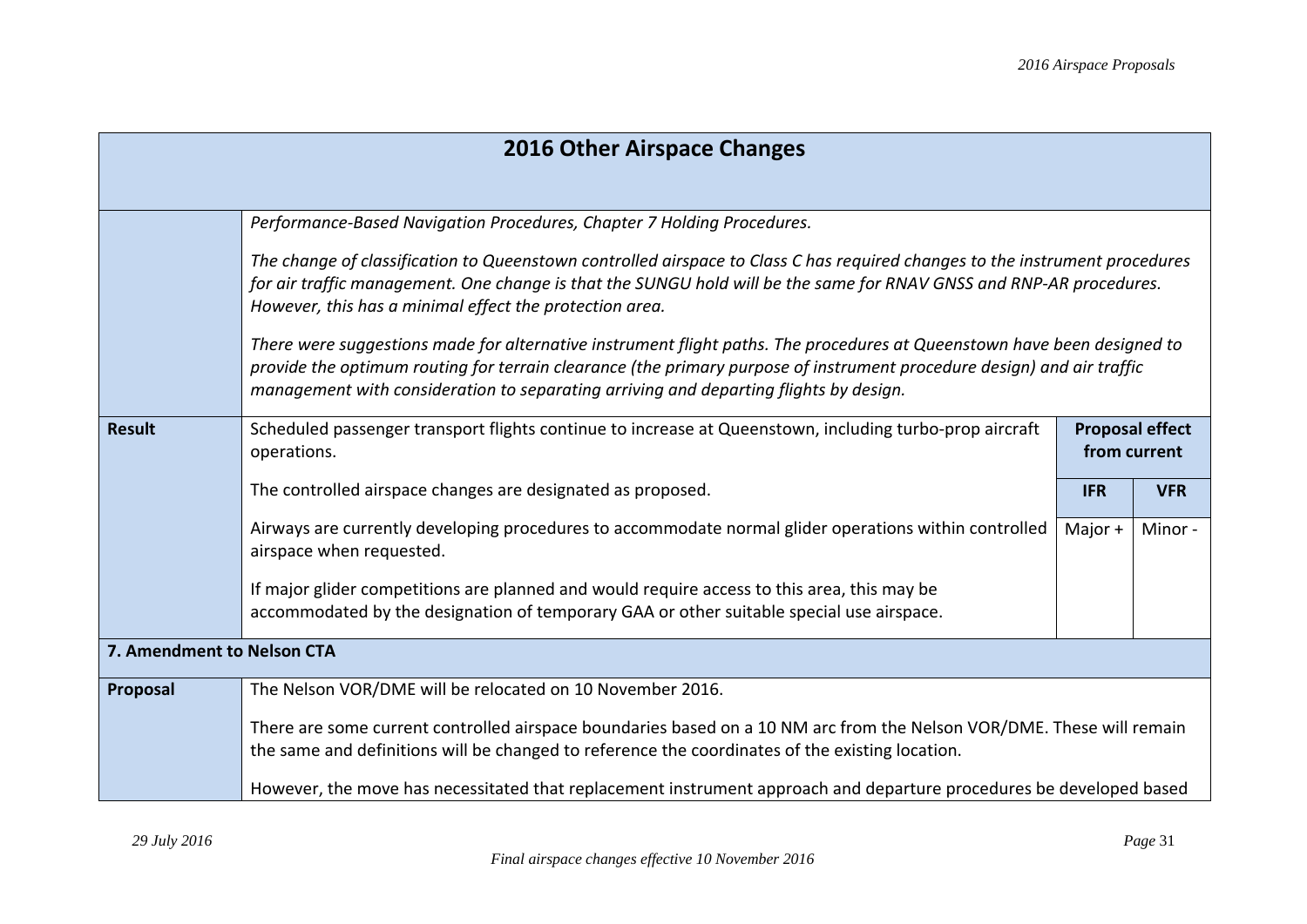| <b>2016 Other Airspace Changes</b> |                                                                                                                                                                                                                                                                                                     |                                        |            |
|------------------------------------|-----------------------------------------------------------------------------------------------------------------------------------------------------------------------------------------------------------------------------------------------------------------------------------------------------|----------------------------------------|------------|
|                                    |                                                                                                                                                                                                                                                                                                     |                                        |            |
|                                    | on the new coordinates of the relocated VOR/DME.                                                                                                                                                                                                                                                    |                                        |            |
|                                    | During this process, it was identified that existing CTAs will not adequately contain the new procedures.                                                                                                                                                                                           |                                        |            |
|                                    | The proposed amendment establishes a new CTA, lower limit 3500 ft, between Mapua, Upper Moutere and Kina.                                                                                                                                                                                           |                                        |            |
| <b>Feedback</b>                    | There was one submission received from an airline operator supporting the proposal.                                                                                                                                                                                                                 |                                        |            |
| <b>Result</b>                      | New Nelson CTA/D, lower limit 3500 ft, is designated as proposed.                                                                                                                                                                                                                                   | <b>Proposal effect</b><br>from current |            |
|                                    |                                                                                                                                                                                                                                                                                                     |                                        |            |
|                                    |                                                                                                                                                                                                                                                                                                     | <b>IFR</b>                             | <b>VFR</b> |
|                                    |                                                                                                                                                                                                                                                                                                     | Minor +                                | Minor-     |
|                                    | 8. New danger area at Middlemarch                                                                                                                                                                                                                                                                   |                                        |            |
| Proposal                           | For the purpose of warning pilots of the potential hazard to air navigation during occasional military living firing exercises in<br>the central Otago area near Middlemarch, including the use of high explosives, the New Zealand Army requested the<br>establishment of a permanent danger area. |                                        |            |
|                                    | The permanent danger would be activated by NOTAM. It is anticipated that this would be two to three times per year, for<br>approximately 2-3 days at a time.                                                                                                                                        |                                        |            |
|                                    | The danger area would extend vertically upwards from the surface to 8700 ft AMSL. Incorporated into the boundaries is a 0.5<br>NM lateral buffer and a 200 ft vertical buffer above the height at which zero danger exists,.                                                                        |                                        |            |
| <b>Feedback</b>                    | There were 16 submissions received opposing the proposal, primarily because of the potential effect on VFR routes between<br>Dunedin and the Central Otago area.                                                                                                                                    |                                        |            |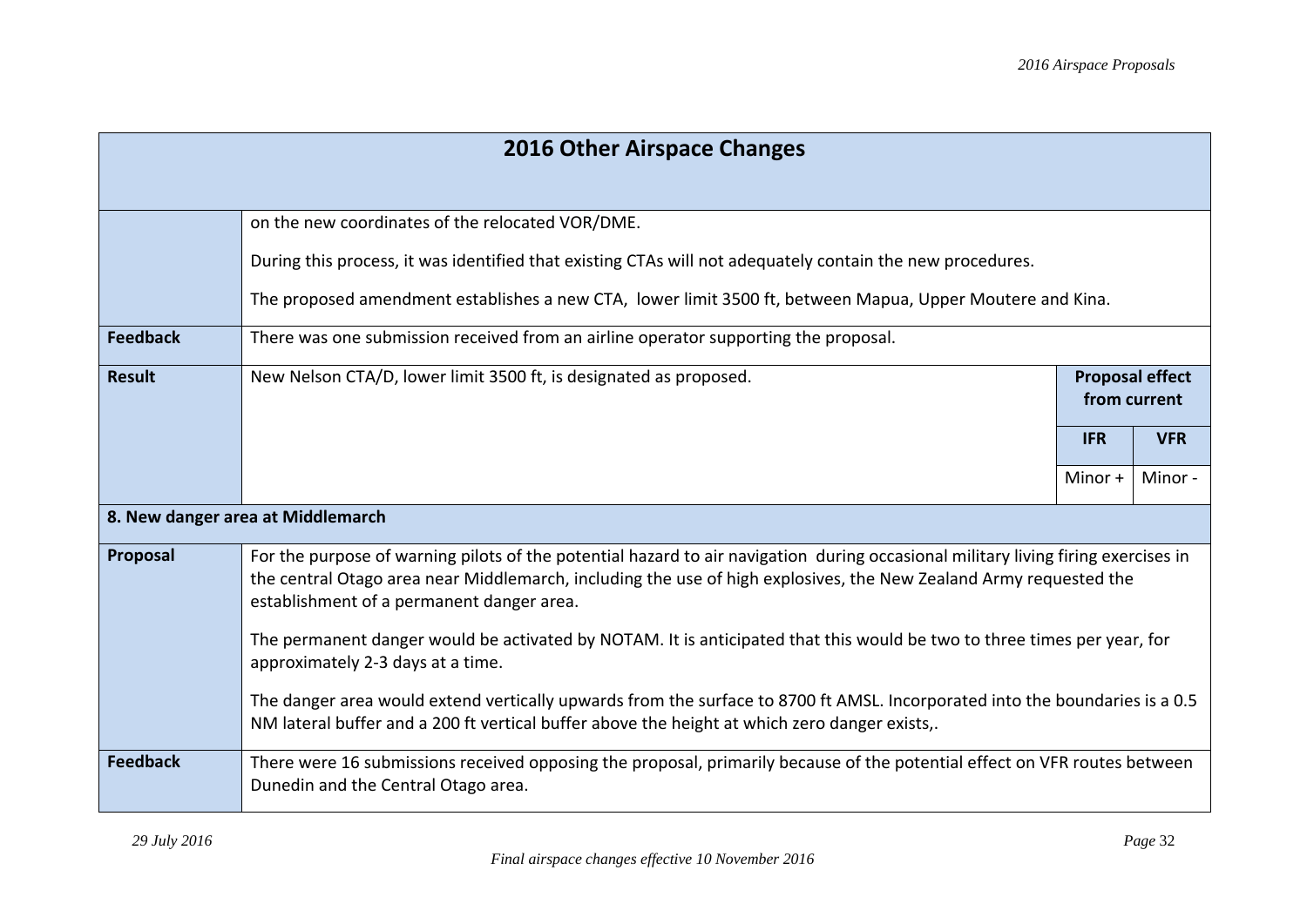| <b>2016 Other Airspace Changes</b>                 |                                                                                                                                                                                                                                 |                                        |            |
|----------------------------------------------------|---------------------------------------------------------------------------------------------------------------------------------------------------------------------------------------------------------------------------------|----------------------------------------|------------|
| <b>Result</b>                                      | The availability of suitable properties to carry out military exercises is limited. The NZ Army have<br>correctly advised CAA of a potential hazard to operating in the vicinity of the exercise area.                          | <b>Proposal effect</b><br>from current |            |
|                                                    | It is not CAA function to determine location of defence activity but is required to inform pilots of the<br>potential hazard. The designation of a danger area activated by NOTAM is the appropriate means to do<br>SO.         | <b>IFR</b>                             | <b>VFR</b> |
|                                                    |                                                                                                                                                                                                                                 | Minor-                                 | Minor-     |
|                                                    | New permanent danger area NZD921 Middlemarch, surface to 8700 ft, active by NOTAM, is designated<br>as requested.                                                                                                               |                                        |            |
|                                                    | The designated danger area is as small as practicable to ensure that no hazard exists at the boundaries.                                                                                                                        |                                        |            |
| 9. Amendment to CTA boundary south of New Plymouth |                                                                                                                                                                                                                                 |                                        |            |
| Proposal                                           | Airways submitted a petition to CAA to move the western boundary of NZA838, Christchurch CTA/C above 9500 ft AMSL, to<br>the west by approximately 20 NM.                                                                       |                                        |            |
|                                                    | This change is to contain the New Plymouth South Three instrument departure track. At present, aircraft climbing on this<br>departure procedure leave controlled airspace briefly before re-entering once established on track. |                                        |            |
| <b>Feedback</b>                                    | There was one submission received from an airline operator supporting the proposal.                                                                                                                                             |                                        |            |
| <b>Result</b>                                      | The airspace is amended as requested.                                                                                                                                                                                           | <b>Proposal effect</b><br>from current |            |
|                                                    |                                                                                                                                                                                                                                 | <b>IFR</b>                             | <b>VFR</b> |
|                                                    |                                                                                                                                                                                                                                 | Minor +                                | Nil        |